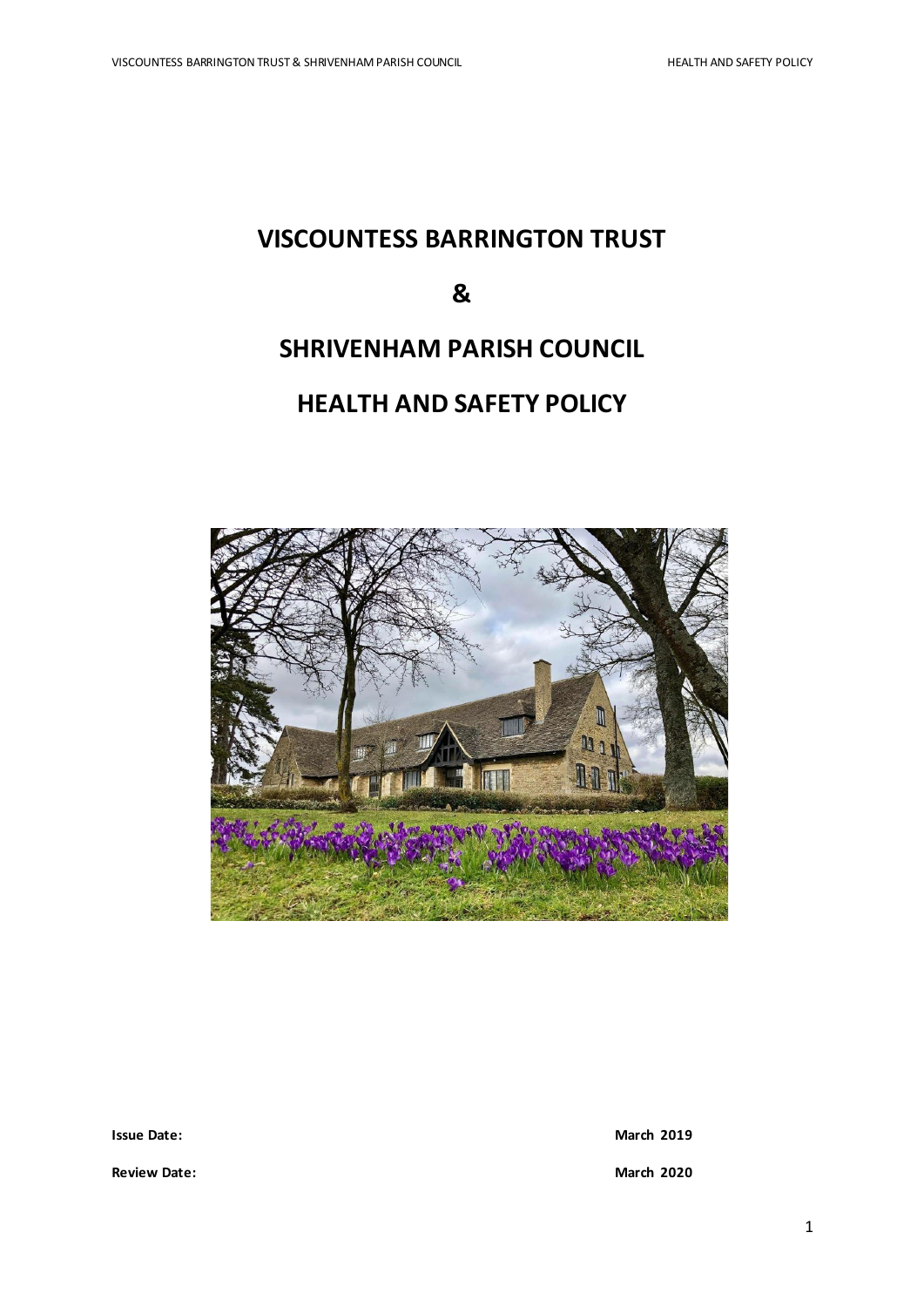## **Contents**

### **Introduction**

|        | Health and Safety Policy Statement               | 4  |
|--------|--------------------------------------------------|----|
| $\sim$ | Health and Safety Policy                         |    |
|        | Viscountess Barrington Trust Responsible Persons | 6. |
|        | Location of First Aid Kits                       | 6. |
|        | Scope of this Policy                             |    |
|        |                                                  |    |

### **Part 1 – Responsibilities**

| 1.1    | Responsibilities of the Trust                     |    |
|--------|---------------------------------------------------|----|
| $-1.2$ | Responsibilities of the Hall Supervisor           |    |
| $-1.3$ | Responsibilities of the Employees                 |    |
| 1.4    | Responsibilities of the Volunteers and Trustees   |    |
| 1.5    | Responsibilities of the Health and Safety Officer | 10 |

### **Part 2 – Health and Safety Arrangements, Awareness, Procedures and Protocols**

| 2.1  | Accident Investigation and Reporting                   | 12 |
|------|--------------------------------------------------------|----|
| 2.2  | Accident Procedure                                     | 12 |
| 2.3  | Asbestos                                               | 13 |
| 2.4  | <b>Avoiding Confrontation</b>                          | 13 |
| 2.5  | Communication                                          | 14 |
| 2.6  | Co-operation and Care                                  | 14 |
| 2.7  | Discovery of Explosives, Bombs and Suspicious Packages | 14 |
| 2.8  | Display Screen Equipment                               | 14 |
| 2.9  | Driving                                                | 15 |
| 2.10 | <b>Electrical Appliances</b>                           | 16 |
| 2.11 | Environmental Policy                                   | 16 |
| 2.12 | Evacuation of Disabled Employees and Visitors          | 17 |
| 2.13 | Evacuation of Visitors and Staff                       | 17 |
| 2.14 | Events                                                 | 17 |
| 2.15 | <b>Filing Cabinets</b>                                 | 18 |
| 2.16 | <b>First Aid</b>                                       | 18 |
| 2.17 | Gas                                                    | 18 |
| 2.18 | Home Working                                           | 19 |
| 2.19 | Hot Work                                               | 19 |
| 2.20 | Housekeeping                                           | 19 |
| 2.21 | Hygiene and Health Conditions                          | 19 |
| 2.22 | Inspections in the Workplace                           | 20 |
| 2.23 | Ladders                                                | 20 |
| 2.24 | Legionnaire's Disease                                  | 20 |
| 2.25 | Leptospirosis (Weil's Disease)                         | 21 |
| 2.26 | Live Services and Cables                               | 21 |
| 2.27 | Lone Working                                           | 21 |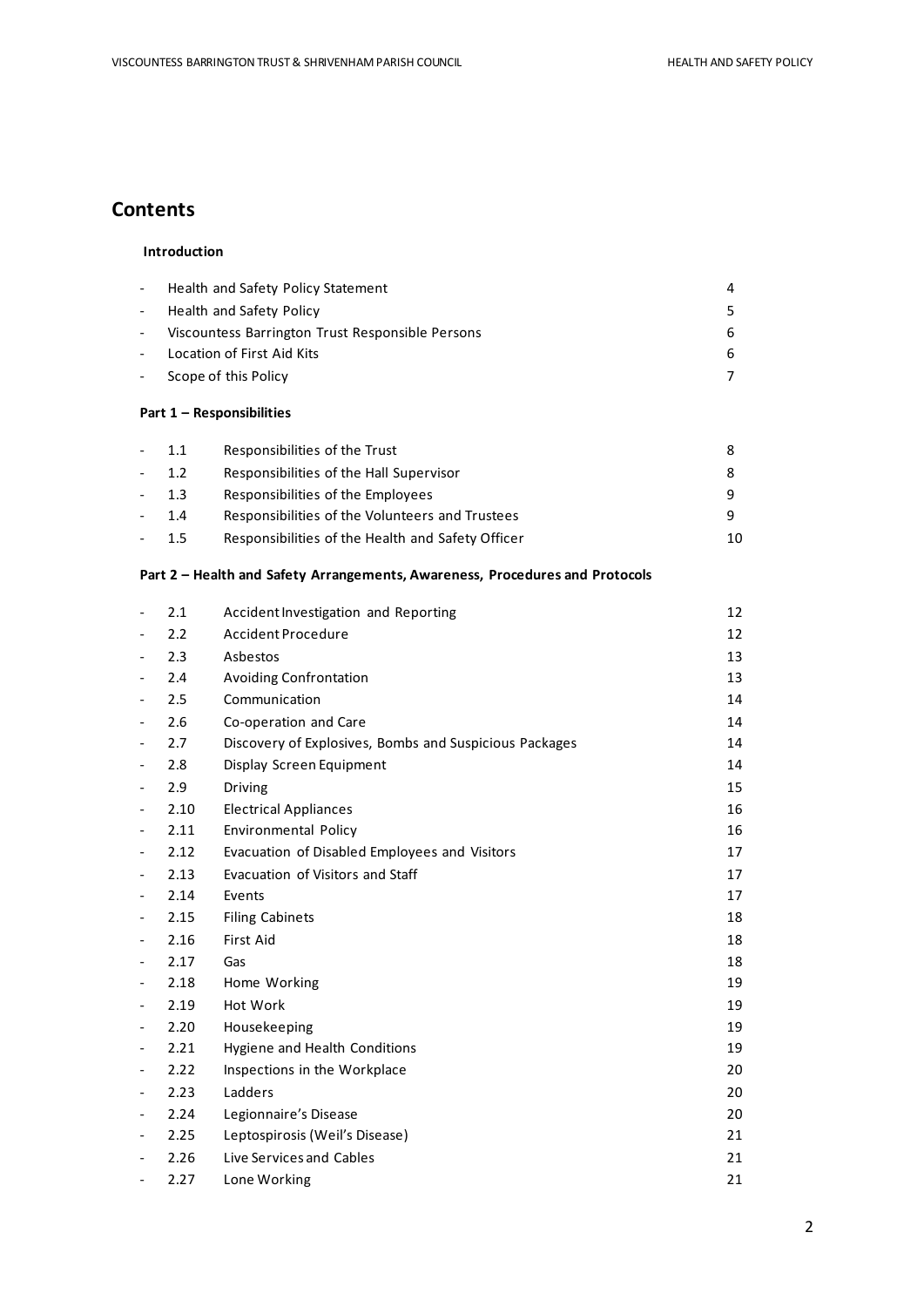| 2.28 | <b>Managing Contractors</b>       | 22 |
|------|-----------------------------------|----|
| 2.29 | <b>Manual Handling Operations</b> | 23 |
| 2.30 | <b>Method Statements</b>          | 23 |
| 2.31 | Monitoring                        | 24 |
| 2.32 | New or Expectant Mothers          | 24 |
| 2.33 | Office Equipment                  | 24 |
| 2.34 | <b>Office Safety</b>              | 25 |
| 2.35 | On-Site and Off-Site Working      | 25 |
| 2.36 | Plant, Machinery and Vehicles     | 26 |
| 2.37 | Permits to Work                   | 26 |
| 2.38 | Pesticides                        | 26 |
| 2.39 | PPE and Security                  | 27 |
| 2.40 | <b>Risk Assessments</b>           | 28 |
| 2.41 | Safe Access / Egress              | 28 |
| 2.42 | Safety Training                   | 28 |
| 2.43 | Sharp Objects                     | 29 |
| 2.44 | Smoking                           | 29 |
| 2.45 | Staff / Personnel Procedures      | 30 |
| 2.46 | Storage                           | 31 |
| 2.47 | <b>Stress</b>                     | 31 |
| 2.48 | Substances Hazardous to Health    | 32 |
| 2.49 | <b>Temporary Workers</b>          | 32 |
| 2.50 | <b>Tower Scaffolds</b>            | 32 |
| 2.51 | <b>Undertaking Special Tasks</b>  | 33 |
| 2.52 | Walkways and Passageways          | 33 |
| 2.53 | Working at Height                 | 33 |
| 2.54 | Working by Traffic                | 34 |
| 2.55 | <b>Working Outdoors</b>           | 34 |
| 2.56 | <b>Working Under Trees</b>        | 34 |

### **Part 3 – Fire**

|                              | 3.1 | Fire Alarm                     | 35 |
|------------------------------|-----|--------------------------------|----|
| $\overline{\phantom{a}}$     | 3.2 | Fire Detection Equipment       | 35 |
| $\frac{1}{2}$                | 3.3 | Fire Escape Routes             | 35 |
| $\frac{1}{2}$                | 3.4 | Fire Evacuation / Emergencies  | 36 |
| $\frac{1}{2}$                | 3.5 | Fire Fighting Equipment        | 36 |
| $\overline{\phantom{a}}$     | 3.6 | Fire Safety Officer            | 36 |
| $\qquad \qquad \blacksquare$ | 3.7 | <b>Fire Safety Regulations</b> | 36 |
|                              | 3.8 | Reducing Fire Risk             | 37 |
|                              |     |                                |    |

### **Part 4 – Additional Documents**

|       | - 4.1 Contractor's Declaration                  | 38 |
|-------|-------------------------------------------------|----|
|       | Part 5 – Confirmation and Review                |    |
| - 5.1 | Induction and Confirmation of Receipt Checklist | 39 |

| ---    |                                        | -- |
|--------|----------------------------------------|----|
| $-5.2$ | Health and Safety Officer Confirmation |    |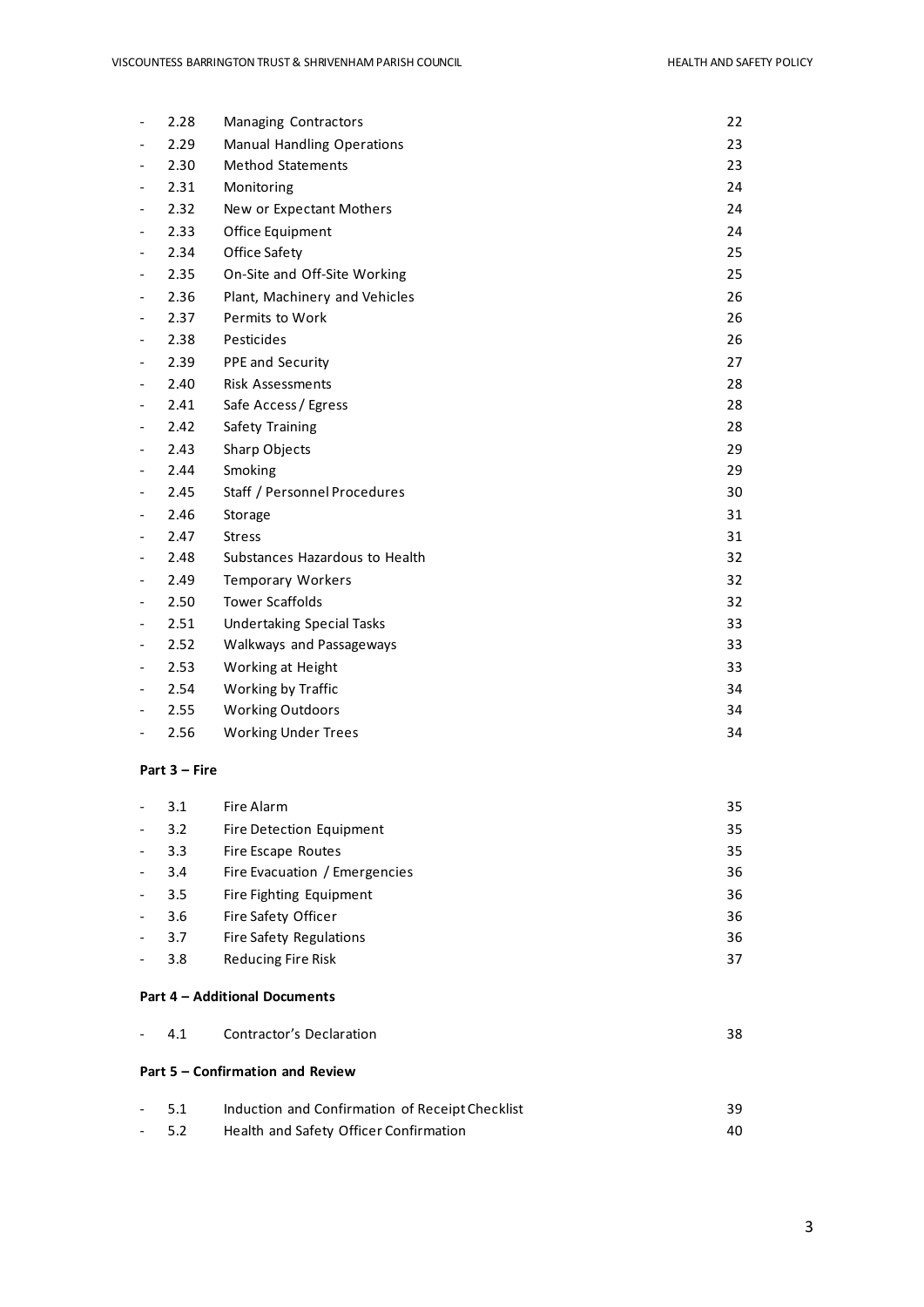## **Health and Safety Policy Statement**

**Important: All employees of the Viscountess Barrington Trust and the Shrivenham Parish Council must read this statement and be familiar with its policies. In this document, the "Viscountess Barrington Trust" will at times be shortened to the "Trust", the "Shrivenham Parish Council" will at times be shortened to the "SPC", the "Health and Safety Officer" will at times be shortened to "HSO" and the "Fire Safety Officer" will at times be shortened to "FSO".**

It is the policy of the Viscountess Barrington Trust to comply with the obligations under the Health and Safety at Work Act 1974 (as amended), the Management of Health and Safety at Work Regulations 1999 (as amended) and any other supporting legislation concerning Health and Safety.

At all times the Viscountess Barrington Trust will endeavour to provide and maintain a healthy and safe working environment for its employees as well as taking steps to protect the health and safety of all visitors to the premises, including contractors and temporary workers, as well as any members of the public who might be affected by any operations or who happen to be attending an event on the premises.

The overall objective of the Viscountess Barrington Trust's health and safety policy is to minimise the numbe r of instances of occupational accidents and illnesses. The ultimate objective is not to have any such instances. The Trust will endeavour to do all that is reasonably practicable to ensure the health and safety of its employees, however, health and safety at work is the responsibility of each and every individual associated with the Viscountess Barrington Trust, Shrivenham Parish Council and the Memorial Hall. All employees are required to be vigilant and concerned for the welfare of others.

It is also the duty of each employee to take reasonable care of their own welfare and to report any situation which may pose a threat to the well-being of them or any other person. Any hazards in the workplace should be reported without delay as a matter of routine and no member of staff will be penalized for repeatedly raising concern if such hazards are not rectified by the Trust's management or designated Health and Safety Officer. It is therefore every employee and worker's responsibility to report immediately any situation that could endanger the well-being of themselves or others. It is also every employee's responsibility to report any injury, however small, to the Health and Safety Officer and to ensure that it is recorded – Accident records are crucial to the effective monitoring and revision of the policy and must therefore be accurate, detailed and kept up to date.

The Viscountess Barrington Trust believes that the success of its health and safety policy can only be achieved through the co-operation of all personnel. Employees will be provided with the required equipment, information, training and supervision as is necessary to implement and comply with the Trust's health and safety policy.

The Viscountess Barrington Trust's health and safety policy will be continually monitored and improvements to the policy will at times be implemented. The Trust invites all employees and visitors to put forward any suggestions for improvements, or any complaints, regarding the health and safety policy either informally or in writing to the designated Health and Safety Officer.

| <b>Secretary to the Trust - Julia Evans</b> | Signed: | Date: |  |
|---------------------------------------------|---------|-------|--|
| Health and Safety Officer - Lewie Hilsdon   | Signed: | Date: |  |

4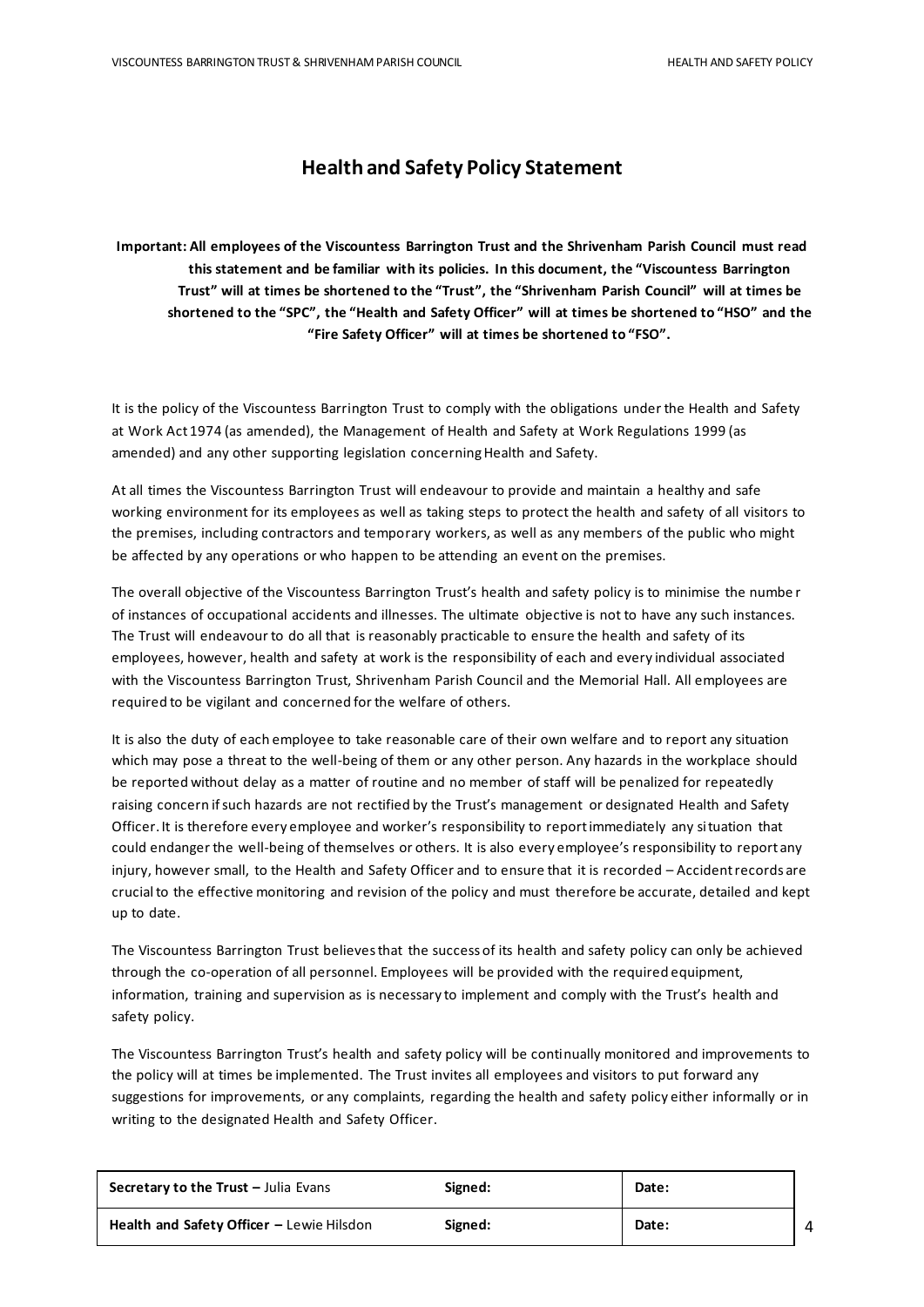# **Health and Safety Policy**

**Important: All employees of the Viscountess Barrington Trust and the Shrivenham Parish Council must read this statement and be familiar with its policies.**

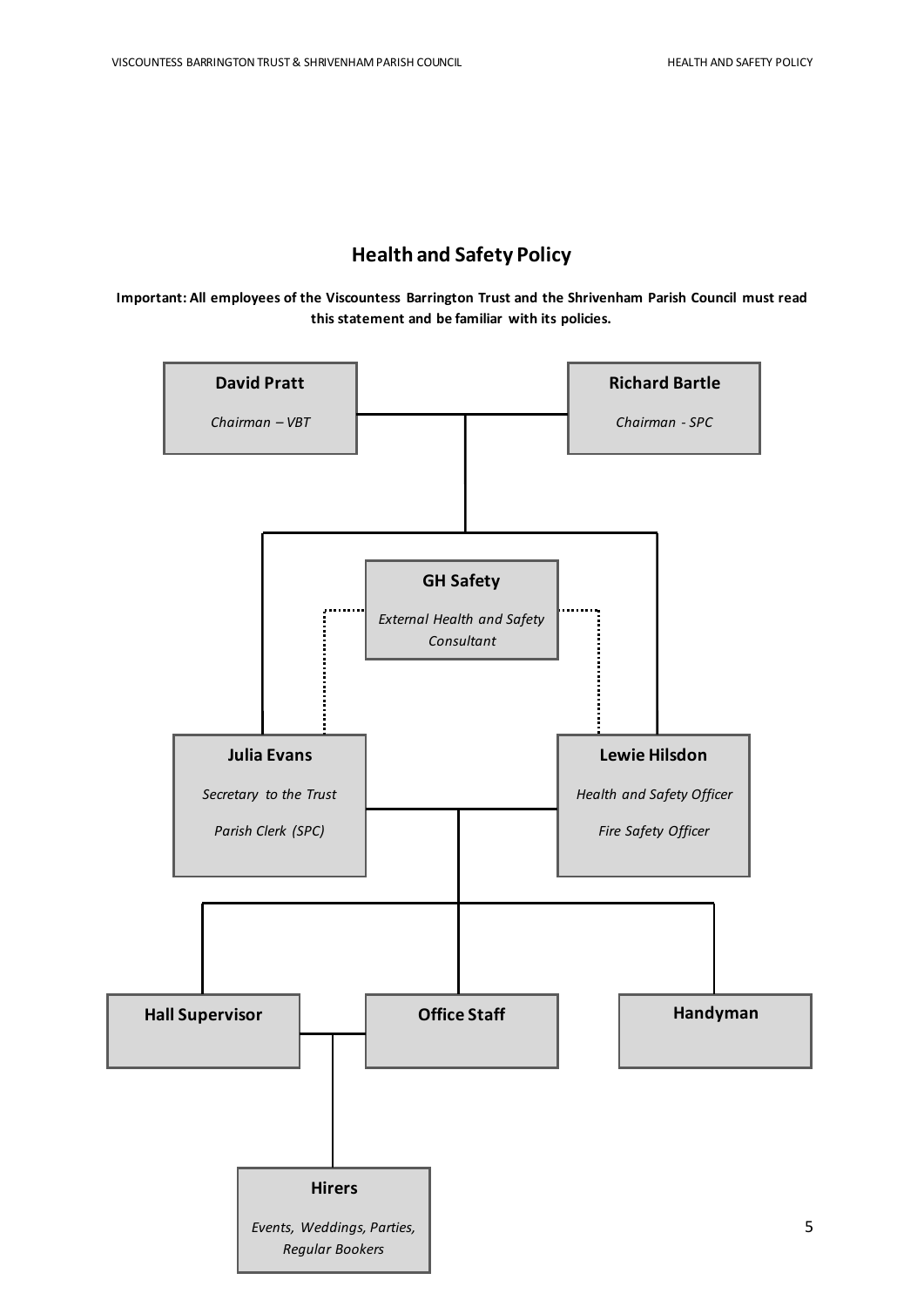# **Viscountess Barrington Trust – Responsible Persons**

#### **The people responsible for the overall health and safety policy for the Viscountess Barrington Trust are:**

| Name:           | David Pratt, Richard Bartle                                                   |
|-----------------|-------------------------------------------------------------------------------|
| Title:          | Chairman - Viscountess Barrington Trust, Chairman - Shrivenham Parish Council |
| <b>Address:</b> | Memorial Hall, Highworth Road, Shrivenham, Oxfordshire, SN6 8BL               |

#### **The designated Health and Safety Officer for the Viscountess Barrington Trust is:**

| Name:           | Lewie Hilsdon                                                   |
|-----------------|-----------------------------------------------------------------|
| Title:          | Hall Supervisor                                                 |
| <b>Address:</b> | Memorial Hall, Highworth Road, Shrivenham, Oxfordshire, SN6 8BL |

#### **The external Health and Safety consultant for the Viscountess Barrington Trust is:**

| Name:           | Helen Green                                                                                                 |
|-----------------|-------------------------------------------------------------------------------------------------------------|
| Title:          | Health and Safety Consultant                                                                                |
| <b>Address:</b> | GH Safety Ltd, Unit 31A, Shrivenham Hundred Business Park, Majors Road,<br>Watchfield, Oxfordshire, SN6 8TY |

### **The designated Fire Safety Officer for the Viscountess Barrington Trust is:**

| Name:           | Lewie Hilsdon                                                   |
|-----------------|-----------------------------------------------------------------|
| Title:          | Hall Supervisor                                                 |
| <b>Address:</b> | Memorial Hall, Highworth Road, Shrivenham, Oxfordshire, SN6 8BL |

### **Personnel trained in First Aid are:**

| Name/s:         | Lewie Hilsdon, Julie Sarsons                                    |  |
|-----------------|-----------------------------------------------------------------|--|
| Title:          | Hall Supervisor, Administrator                                  |  |
| <b>Address:</b> | Memorial Hall, Highworth Road, Shrivenham, Oxfordshire, SN6 8BL |  |

### **Locations of First Aid Kits:**

| Locations                                          |  |
|----------------------------------------------------|--|
| First floor office, large kitchen, exterior garage |  |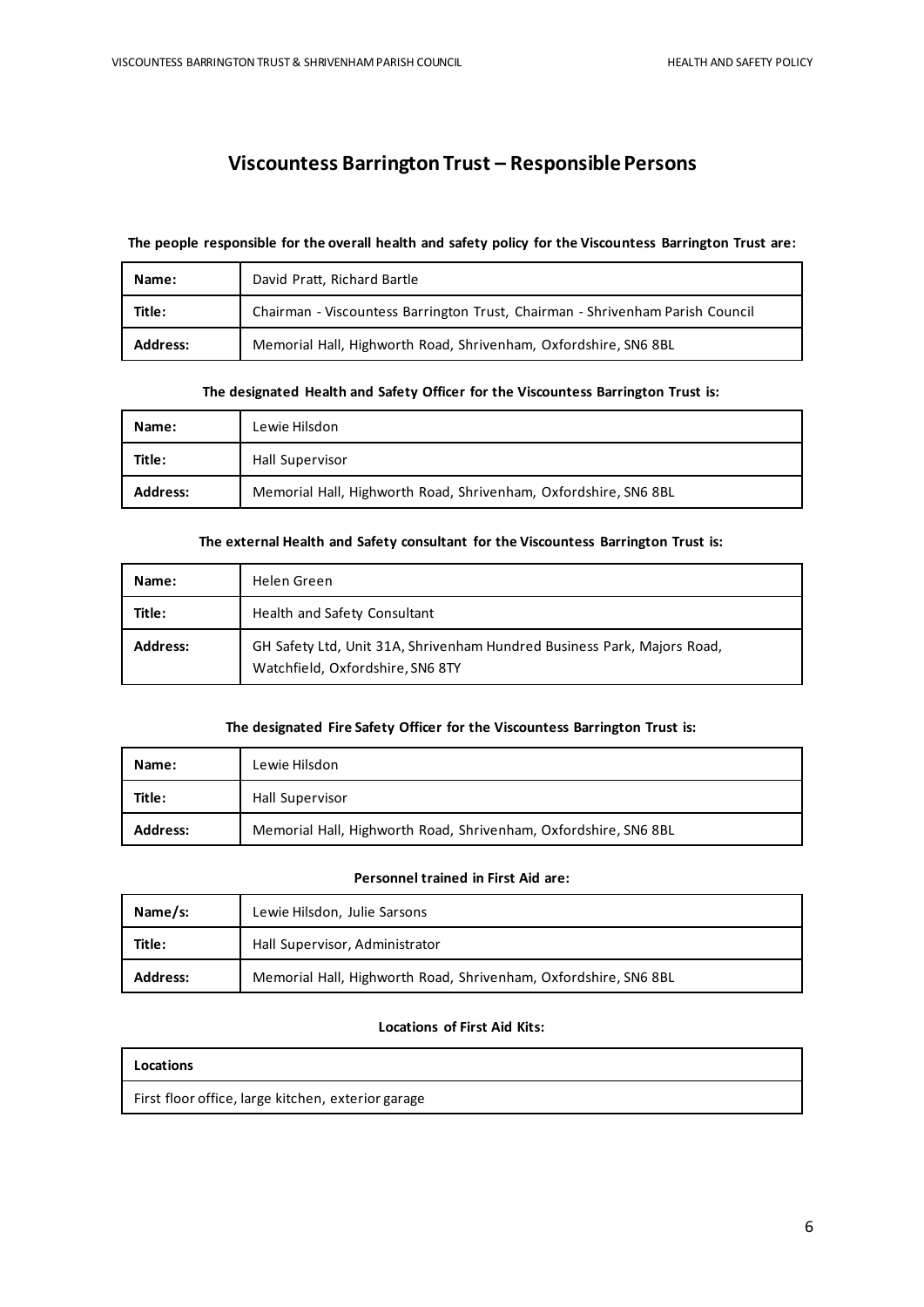# **Scope of this Policy**

This policy covers general health and safety arrangements for the Viscountess Barrington Trust and the Shrivenham Parish Council which, for ease of use, is divided into five parts:

- **Part 1 Responsibilities**
- **Part 2 Health and Safety Arrangements, Awareness, Procedures and Protocols**
- **Part 3 Fire**
- **Part 4 Additional Documents**
- **Part 5 Confirmation and Review**

In agreeing to comply with the Viscountess Barrington Trust's health and safety policy you must read and understand the parts of the policy specific to you, in addition to being aware of the safe practices of colleagues and contractors working on behalf of the Trust.

If specialist work needs to be completed then specific training will be given. If any work is found to be hazardous and requires a larger policy to make it safer then method statements documents will be provided.

It is important to note that the Viscountess Barrington Trust is a charitable organisation, which is run by the Shrivenham Parish Council. The Trust is made up of a team of trustees, employees and parish councillors. When referring to "employees", "personnel", "staff" or "trustees", this policy is referring to trustees and employees of the Viscountess Barrington Trust, as well as the staff of the Shrivenham Parish Council (SPC) and councillors of the SPC. When referring to "on site", "premises" or other similar terms, this policy is referring to the Shrivenham Memorial Hall and any other grounds owned by the Viscountess Barrington Trust, and any grounds under the jurisdiction of SPC staff and councillors. Therefore, when this policy states that it applies to the "Viscountess Barrington Trust", the "Trust", the "Shrivenham Parish Council" or the "SPC", it applies to both and all of these organisations, as they are run and operated hand in hand by the same structure of employees and trustees, and they operate from the same building.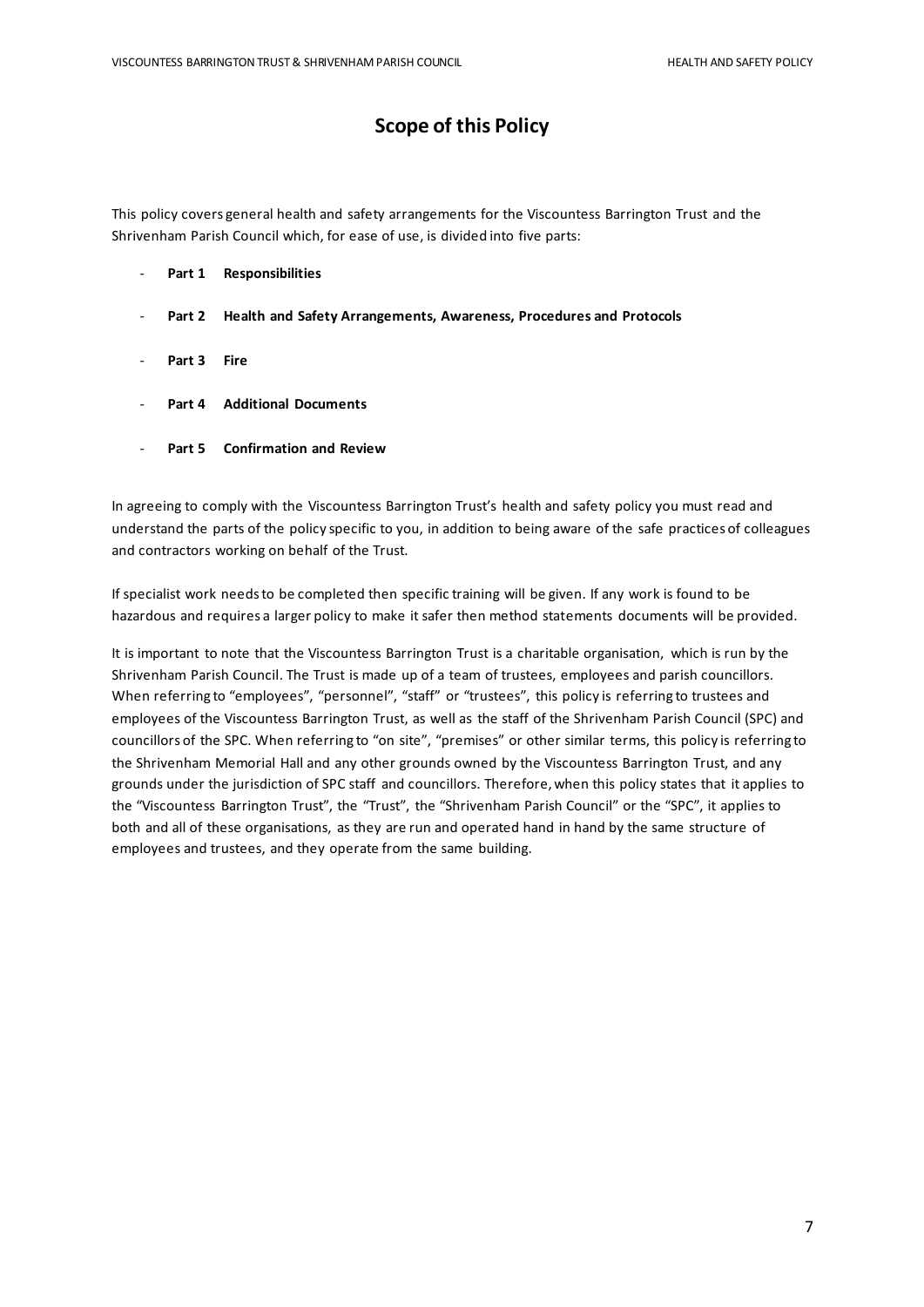# **Part 1 – Responsibilities**

#### **1.1 - Responsibilities of the Trust**

The Health and Safety Commission says that responsible people must recognise their personal responsibilities and liabilities under health and safety law.

- The Viscountess Barrington Trust and its Trustees must accept both formally and publicly their collective role in providing health and safety leadership in its organisation.
- Each Trustee needs to be aware of and accept their individual role in providing health and safety leadership for their organisation.
- Trustees need to ensure that all decisions to do with any of its properties reflect the Trust's health and safety intentions, as articulated in the health and safety policy statement.
- Trustees need to ensure that they are kept informed of and are alert to any relevant health and safety risk management issues.

#### **1.2 - Responsibilities of the Hall Supervisor**

These responsibilities apply to those who are authorised by the Viscountess Barrington Trust to control, to a greater or lesser extent, the work and working conditions of other employees. Where control is exercised indirectly through others, duties will need to be delegated. In the areas where the supervisor's control is partial, any matters requiring action are to be brought to the attention of superiors.

- The Hall Supervisor needs to be familiar with the Viscountess Barrington Trust's health and safety policy, statutory requirements and safe systems of work applicable to the task on which themselves and their fellow employees are engaged, insisting that such requirements are observed at all times.
- To be familiar with the provision of regulations and codes of practise relating to safety representatives and to co-operate with representatives in the execution of the duties specified in the regulations.
- To investigate all accidents to persons or property promptly, to discover the cause of said accident and to minimise the chance of a possible recurrence.
- To report to the Trust any working practise, defective tools or equipment which detracts from the standard of safety covered by the Trust's policy and relevant legislation.
- To prevent employees from taking risks and/or shortcuts in working methods, as well as discouraging misbehaviour and taking appropriate action where employees fail to consider safety factors.
- To ensure that protective clothing and equipment are issued and available for use where appropriate and to ensure that adequate instruction in the use of such equipment is given.
- To ensure that appropriate plant machinery and equipment is operated by a competent person, that any defects are reported immediately to the Trust and to ensure that any defective/unsafe plant machinery, tools and/or equipment are not used.
- To always wear protective clothing wear appropriate and set an example in the maintenance of health and safety standards.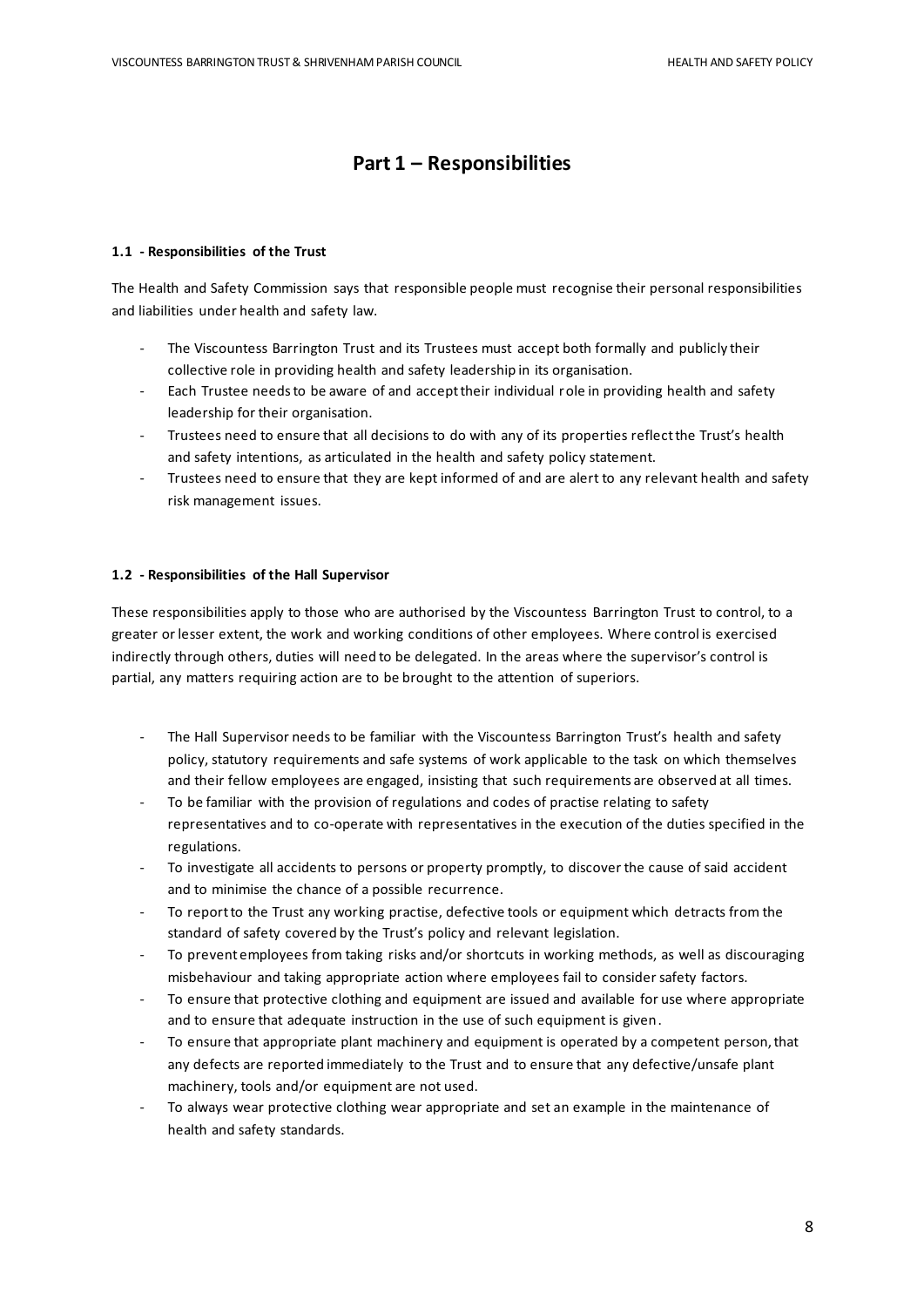#### **1.3 - Responsibilities of the Employees**

All employees, irrespective of status, have a personal responsibility with regards to health and safety. All employees are encouraged to make suggestions for the improvement of health, safety and welfare – details of which should be submitted through their supervisor/manager.

- To be familiar with the Trust's health and safety policy as well as the standards and procedures it contains and to co-operate and implement its contents.
- To be familiar with the provisions of the regulations and code of practise relating to the functions of safety representatives and co-operate with representatives in the execution of the duties specified in the regulations.
- To understand and comply with all instructions, working procedures and safety rules which apply to their work.
- To take reasonable care of the health and safety of themselves and others, including members of the public, who may be affected by their acts or commissions at work.
- To co-operate with the Trust in carrying out its statutory duties as far as is necessary to enable that duty to be complied with.
- To always use the correct tools for the job, use the safety equipment and protective clothing issued and made available in accordance with regulations. Also to keep all tools, plant machinery and equipment in good and safe condition.
- To never operate equipment unless the employee is trained and authorised to do so.
- To report to the Hall Supervisor or the Trust any defects in equipment and ensure that it is in a safe and secure state when unattended.
- To report to the Health and Safety Officer or Trust any incidents, working problems or areas that could lead to injury and co-operate in any investigation of an accident or incident with the object of introducing measures to prevent a recurrence.
- To ensure that their work area is kept clean and tidy.
- To report all accidents, injuries, industrial diseases, dangerous occurrences and "near misses" to their immediate supervisor, no matter how trivial.
- To take care of items of any health, safety and welfare equipment issued for their use.
- To refrain from acting in any way which may cause hazards to themselves and/or others.
- To raise any safety matter with either the Health and Safety Officer, or the appropriate supervisor in the Trust.

#### **1.4 - Responsibilities of the Volunteers, Trustees and Hirers**

Although volunteers, trustees and hirers are not employees of the Viscountess Barrington Trust, the Trust has a duty of care towards them. Thus they are offered the same health and safety protection and instruction as employees of the Trust and are, in return, required to comply with the Trust's arrangements for health and safety (see 1.3 – Responsibilities of the Employees). All hirers are expected to behave in a way which is safe and to take in to account the health and safety of not just themselves, but any guests, members of staff, volunteers, trustees and members of the public.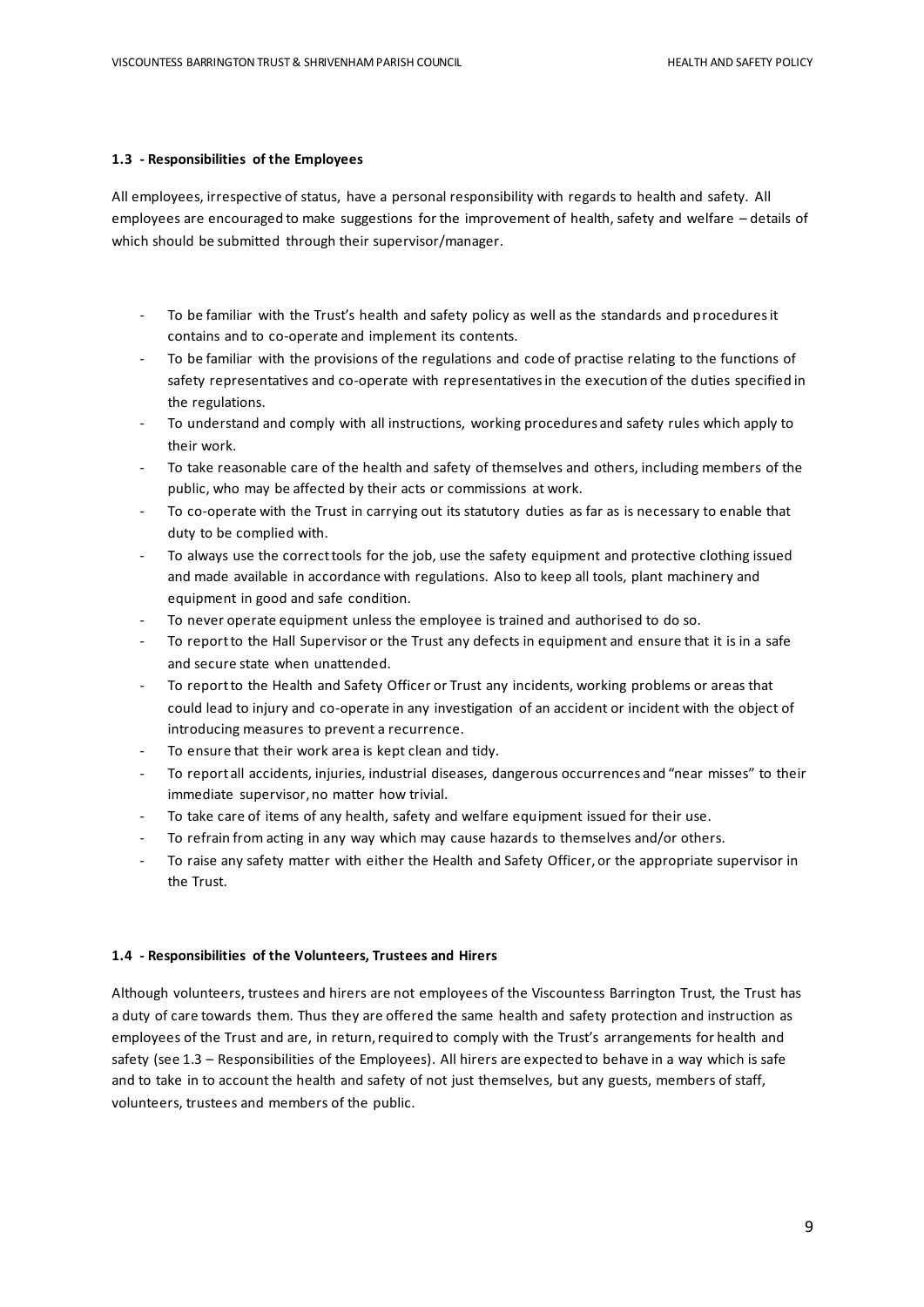#### **1.5 - Responsibilities of the Health and Safety Officer**

The Viscountess Barrington Trust's Health and Safety Officer (HSO) has overall responsibility for all health, safety and welfare matters within the Trust. The HSO will ensure that there is an effective policy for health and safety. They will also ensure the provision of regular reviews to its efficiency and the provision of adequate staff, funds and materials to meet the policy's requirements.

#### **The Health and Safety Officer will ensure**:

- That responsibility for safety is properly assigned and accepted at all levels.
- That arrangements are made for the provision of suitable and sufficient safety training for all employees.
- That health and safety monitoring is regularly undertaken.
- That information is obtained from suppliers on the safe use of equipment and materials, and that all relevant health and safety information and guidance is provided to employees as required.
- That records of statutory inspections and other records are kept.
- That records of injuries and work-related diseases are maintained and that the appropriate reporting action is undertaken where needed.
- That appropriate resources are allocated to allow for the elimination and/or control of known hazards, and to safeguard against the introduction of new risks.
- That contractor's tenders include adequate provision for safe working.
- That appropriate health and safety arrangements are made with clients and building occupiers.
- The provision of all health and safety documentation.
- The provision of any training including specialised training if required.
- The provision of adequate welfare and first aid.
- The protection of the public.
- To carry out risk assessments of any hazards, which could arise and determine the most appropriate order and method of working and to record such assessments. To this end the HSO will liaise with employees, clients, trustees and building occupiers over health and safety arrangements.
- That all health and safety matters are discussed with prospective clients and liaise with clients and building occupiers over health and safety arrangements.
- To implement health and safety arrangements made with clients or building occupiers and ensure personnel within their control comply with these arrangements.
- To co-ordinate work of contractors and liaise with main contractors where available.
- To monitor health and safety procedures and to ensure that all directly employed by the Trust and also contractors and their employees operate in accordance with any legal requirements and the Viscountess Barrington Trust's health and safety policy.
- To acquire, hold and make available where required, information on the potential hazards of any articles and substances used by personnel within their control, and to ensure that all necessary COSHH assessments are carried out.
- That, where required, only trained, competent and authorised personnel use equipment, and that young or inexperienced workers are properly supervised.
- To take prompt corrective action wherever unsafe acts are noticed or reported to them.
- That cleanliness, tidiness and all that contributes to "good housekeeping" is of an acceptable standard.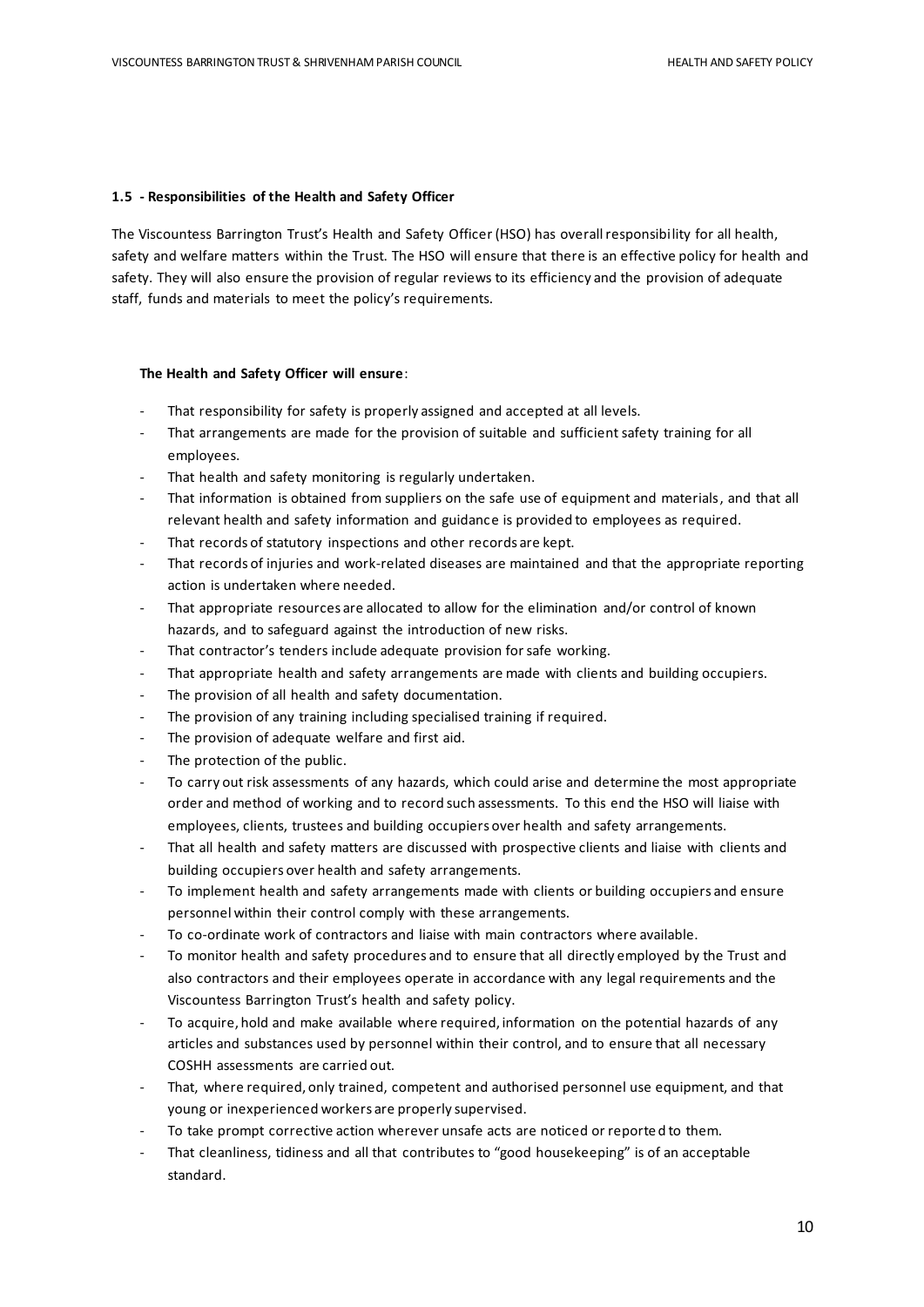- That all accidents are reported and recorded, and that attention given by medical or first aid staff is appropriate.
- To investigate, report and find the cause of all incidents/accidents, including those which result in only minor injuries, or cause loss or damage with no injury, and to take appropriate remedial action to prevent re-occurrence.
- To ensure that all fire safety checks are undertaken on the basis and frequency required (see Part 3 Fire)
- To ensure that materials are stored safely and that, where appropriate, fire-fighting equipment is readily available.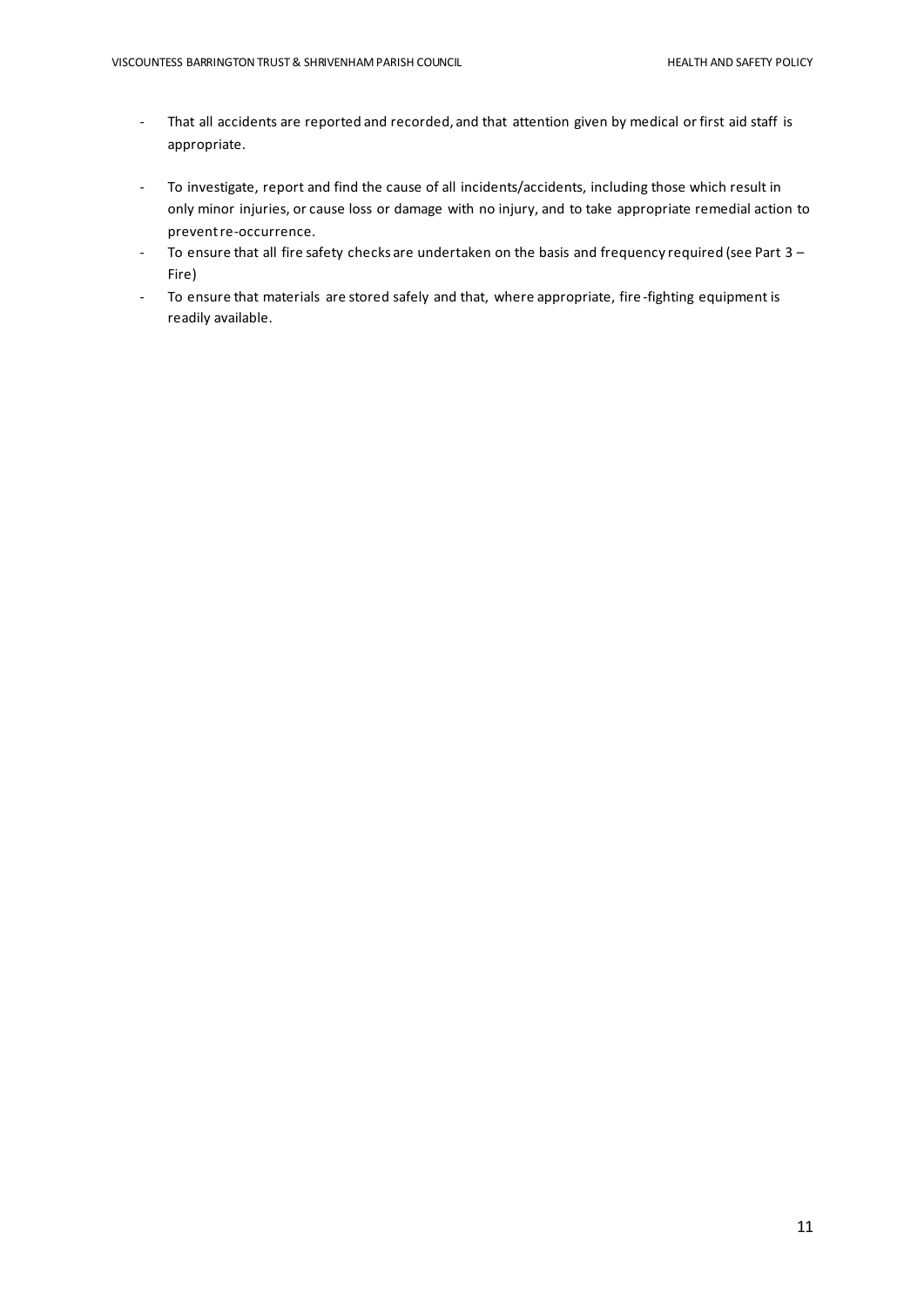# **Part 2 - Health and Safety Arrangements, Awareness, Procedures and Protocols**

#### **2.1 - Accident Investigation and Reporting**

The Viscountess Barrington Trust will comply with the Reporting of Injuries, Diseases and Dangerous Occurrences Regulations 1995 (RIDDOR 95). The Health and Safety Officer is responsible for reporting under the regulations. This will entail the Health and Safety Officer or other designated personnel making reports, and the co-operation of all relevant personnel involved is essential in order to establish:

- The circumstances of an accident or dangerous occurrence or disease.
- The nature and severity of the accident or dangerous occurrence or disease.
- The Identity of eyewitnesses.
- The time, date and location of the accident or dangerous occurrence or disease.

Eyewitness accounts for the report will be collected as near to the time of the accident as is reasonably practicable.

The Trust will study the completed report and will attempt to discover why the accident or dangerous occurrence or disease, and then take action to prevent any future recurrence.

Issues such as liability, proceedings or damages will be assessed following the completed report and, if necessary, the Trust will take appropriate legal advice.

#### **2.2 - Accident Procedure**

The Viscountess Barrington Trust has a statutory duty to record all accidents.

All staff will be instructed precisely and clearly of their duties relating to the Trust's accident procedure. It is the duty of all personnel to ensure that they are familiar with the procedure and to comply with it at all times.

The employees and the Health and Safety Officer must record all accidents, no matter how trivial, by completing an accident form.

Under the Reporting of Injuries, Diseases and Dangerous Occurrences Regulations 2013 (RIDDOR 13 – as amended), employees must report to the Health and Safety Officer any accident at work which results in personal injury and will be encouraged to identify incidents where injury was fortuitously avoided (i.e. near misses).

The Health and Safety Officer will undertake investigation of all accidents initially and, where practicable, means of preventing a recurrence will be recommended. All serious (reportable) accidents will, additionally, be investigated by the Health and Safety Officer.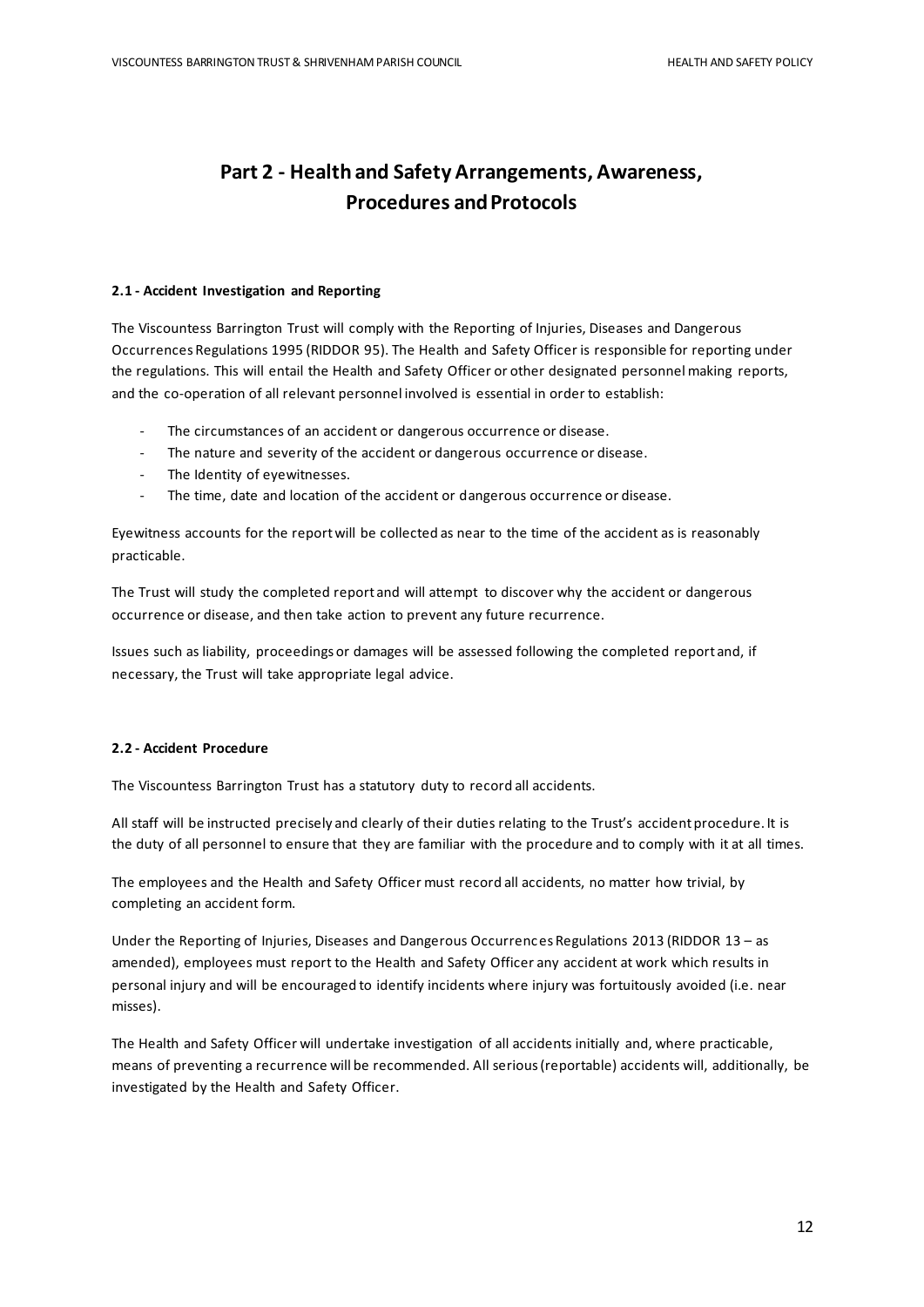#### **2.3 - Asbestos**

Asbestos dust can kill. It can cause lung damage and cancer. The dust particles that harm are too small to see with the naked eye and the diseases that develop can take many years to show. Unfortunately, there is currently no cure.

Asbestos can be found in most buildings and is used in asbestos cement products such as sheets, tiles, tanks, gutters, down pipes, decorative finishes, insulation board, fire doors, ceiling tiles, sprayed coatings, insulation and lagging to pipe work and plant, caulking materials and fire protection materials.

The Viscountess Barrington Trust will:

- Continue to conduct surveys to locate, assess and record asbestos containing materials at all of its sites.
- Maintain asbestos containing materials (ACM) in a state of good repair.
- Take appropriate control action to reduce the risks to workers and occupants.
- Inform anyone who is likely to disturb ACMs about its condition and location.
- Have arrangements in place to ensure that any work which may disturb ACMs is carried out in accordance with the Control of Asbestos at Work Regulations 2012 (CAWR)
- Regularly review the asbestos management procedure.

#### **Important: If you suspect asbestos or think that you have disturbed ACM then stop work immediately**.

Inform the Health and Safety Officer and do not recommence work until given further instructions. Make sure that any fellow employees are made aware of the hazard of asbestos.

#### **2.4 – Avoiding Confrontation**

If a colleague or member of the public becomes unreasonable or aggressive with their behaviour:

- Behave appropriately. Never meet aggression with aggression, be confident and professional and aware of non-verbal communication.
- Respect the views of others and the importance of calm communication.
- If possible, diffuse the situation.
- If the situation is becoming difficult to handle then seek assistance from a colleague.
- If you feel as though a relationship with an associate at the Trust is becoming stressful or difficult, then report your concernsto the Health and Safety Officer or a member of the Trust.

If the situation deteriorates further:

- Ensure that the aggressor does not block your escape route.
- If you are threatened or feel as if you are at risk, then move away from the person facing you at all times.
- In the unlikely event that you are assaulted, protect yourself and consider using reasonable force to defend yourself if necessary.
- If you are assaulted in any way, remove yourself from the situation immediately and call the Police.
- Make a detailed note of the incident and the circumstance leading up to the incident, along with any witnesses details.
- Report all incidents to the Health and Safety Officer and, if necessary, to the Police.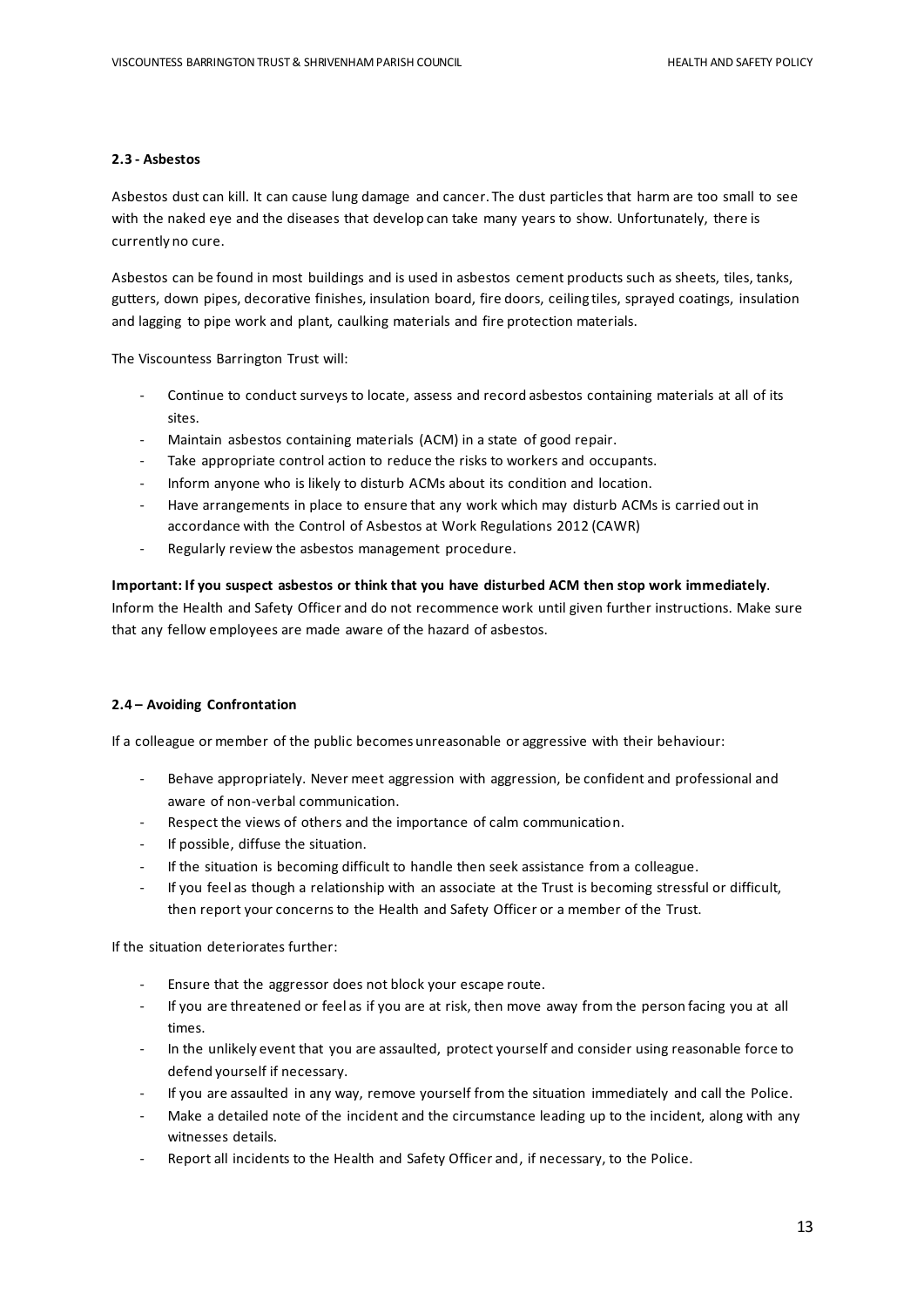#### **2.5 - Communication**

The Viscountess Barrington Trust will endeavour to ensure that employees are familiar with the contents of the Trust's health and safety policy and will communicate with employees, trustees and contractors orally, through the HSO or a supervisor, and in writing, in the form of directives and this policy.

#### **2.6 - Co-operation and Care**

Employees and trustees are expected to co-operate with the Health and Safety Officer and to accept their duties under this policy. Disciplinary action may be taken against any employee who violates safety rules or who fails to perform their duties under this policy.

#### **2.7 - Discovery of Explosives, Bombs and Suspicious Packages**

If you discover a suspicious package:

- Do not touch anything suspicious
- Ring the police immediately if you suspect the package to be potentially dangerous
- Warn the Health and Safety Officer if possible
- If possible, take all necessary measures to make sure that nobody, even mistakenly, comes into contact with the dangerous object before the arrival of the police.

#### **2.8 - Display Screen Equipment**

The Viscountess Barrington Trust will comply with the Health and Safety DSE (Display Screen Equipment) Regulations 1992 (as amended).

The risks to users from using display screens will be reduced as much as is reasonably practicable. All employees using display screens will have a DSE work station assessment upon commencing work with the Trust and when significant changes are made to their work station.

Employees regularly using display screens will be allowed and encouraged to have regular short breaks where they can undertake other work activities not involving a screen. Employees are also encouraged to request a DSE from the Health and Safety Officer if they feel they need one.

Employees are offered a contribution towards an eye test at a frequency determined by the Health and Safety Officer.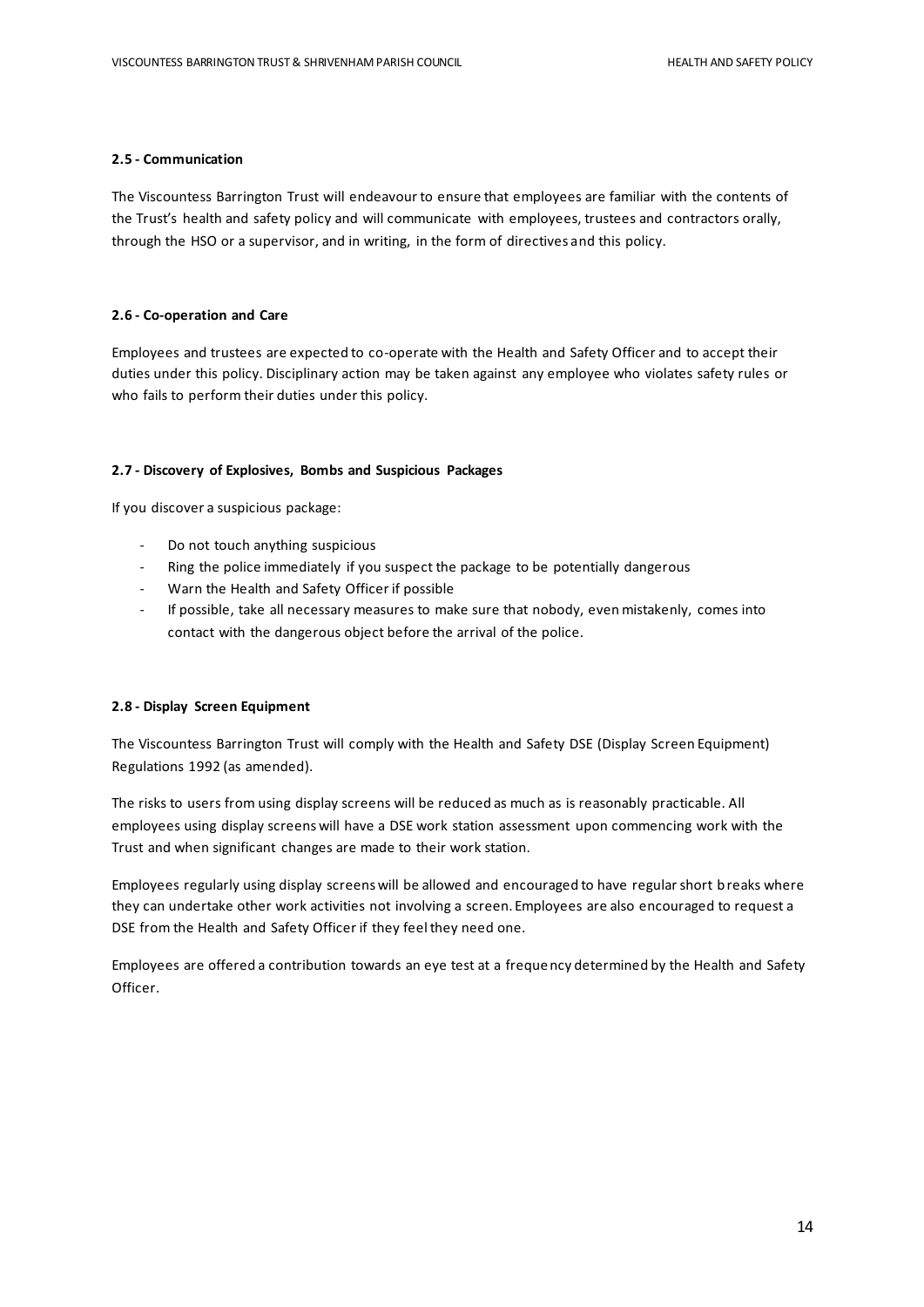#### **2.9 - Driving**

From time to time, work at the Trust may present the need for employees to drive somewhere. Only employees with a valid UK driving licence and insurance covering business use are allowed to drive on Trust business.

Driving is a potentially hazardous activity and employees are asked to drive in a manner that minimizes the risks to them, their passengers, other road users and the general public . The Viscountess Barrington Trust has a duty to make sure that its employees are safe as possible whilst driving on business for the Trust – to aid with this, the Trust can contribute to the purchase of any books to aid any employee with driving safety awareness if they feel they would benefit from reading it.

The Viscountess Barrington Trust would like to stress two points:

- Driving at high speed has been shown to be a contributory factor in accidents. Employees should allow sufficient time to complete their journey without having to drive too fast. Employees should never exceed the speed limit in order to reach their destination in time.
- It is each individuals responsibility to ensure that they do not drive when they are tired or are over the legal alcohol consumption driving limit.

The Trust requires all employees to:

- Comply with the Trust's vehicle driver's guide policy and procedures.
- Advise the Secretary to the Trust or HSO of any car accidents had, either privately or on Trust business, no matter how small.
- Provide a copy of their driving licence on request from the HSO or the Trust.
- Advise their supervisor of any driving convictions or fines (excluding parking fines not on Trust business).

#### **Use of mobile phones while driving**

Employees are reminded that driving whilst using a hand-held mobile phone is an offence. The definition of "whilst driving" includes time spent in traffic or at traffic lights.

Whilst driving on Viscountess Barrington Trust business, employees must not initiate or answer any telephone calls. This applies to both hands-free and hand-held telephones. Any employees of the Trust you must follow this policy both inside and outside of working hours. If employees own their own mobile phone then the Trust strongly advises them to follow the same policy when driving privately and stress that if an employee receives a business call whilst driving on business or privately, that they do not answer it. If an employee wishes whilst on a journey, then they should find an appropriate place to park when and where it is safe to do so, and make the call from the parked vehicle with the engine switched off and the handbrake applied.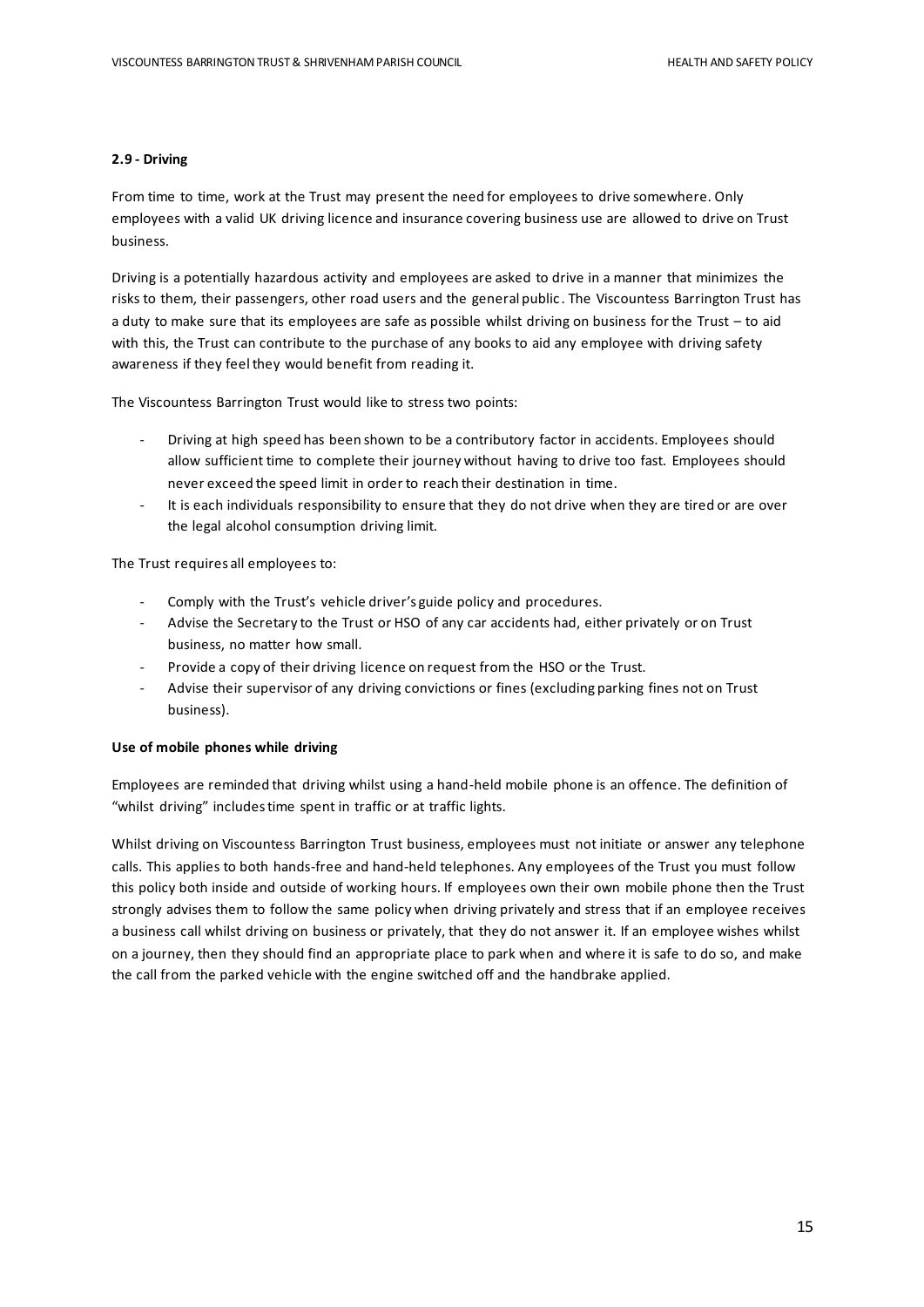#### **2.10 - Electrical Appliances**

- All electrical equipment whether fixed or portable is to be subject to period testing and appropriate records kept.
- The correct voltage for tools and equipment must always be used.
- Waterproof fittings must be used for any external work.
- Leads must not be allowed to trail, as this may cause a tripping hazard.
- Frayed electrical leads must be replaced or repaired immediately. If in doubt then switch the appliance off if safe to do so, and report fault to the HSO.
- Operators must ensure that they are familiar with any safety instructions (including manufacturer's instructions) relating to any equipment before use.
- It is forbidden to interfere with any electrical appliance unless competent and trained to do so.
- The operator must check all electrical tools, leads and plugs of any electrical equipment before bringing it into use.
- Any obvious sign of irregular operation of electrical equipment should be reported at once to the Health and Safety Officer.
- If any electrical appliance is found to be faulty whilst in use it must be reported immediately to either a line manager or the HSO.
- It is forbidden to carry out any repairs or fit any plug to an electrical appliance unless authorised to do so.
- No electrical appliance may be connected to an electrical system by any means other than the correct plug or connection.
- Care must always be taken when using kitchen equipment and any spillages must be cleaned up immediately.

#### **2.11 - Environmental Policy**

The Viscountess Barrington Trust, its employees and its volunteers have a duty to act responsibly towards clients, staff, suppliers and the public with regard to the effect that operations may have on the environment and will endeavour to achieve its responsibilities through the following objectives:

- To adhere to any current legislation where possible and to anticipate new requirements and set out new procedures as required.
- Where possible, to purchase from suppliers who share the same concern for the environment by producing products from sustainable sources wherever possible.
- To minimise waste from operations where possible and to re-use and recycle where possible.
- To endeavour to control the level of harmful emissions wherever practicable.
- To promote the use of energy efficient systems on premises where possible.
- To support organisations that promote environmental protection issues.

The Trust will continue to monitor, evaluate and improve its performance whilst promoting enivronemtal awareness to its employees and trustees.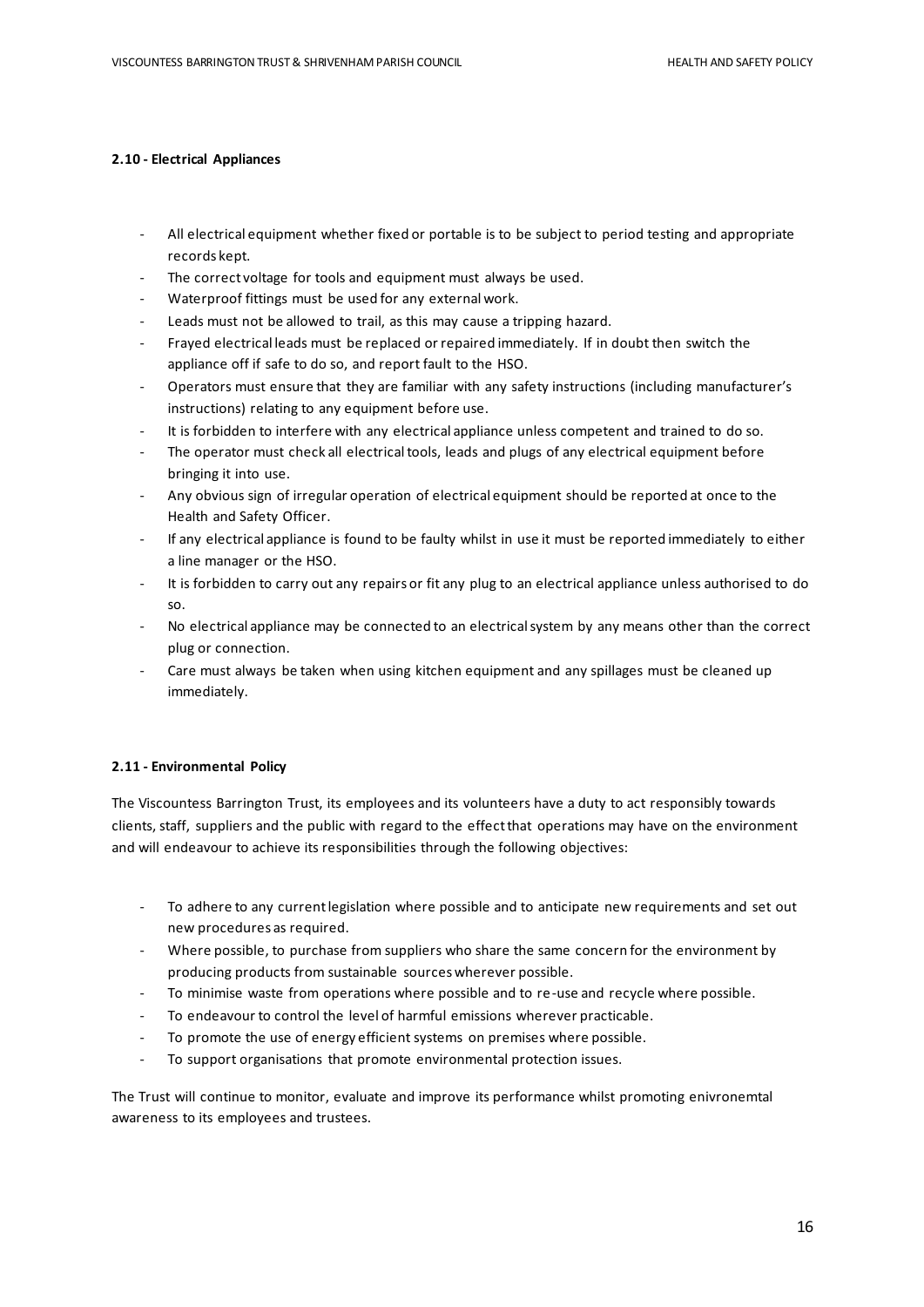#### **2.12 - Evacuation of Disabled Employees and Visitors**

All disabled employees and visitors must, when practical to do so, be located in a position within the building where it is easy to exit the building quickly and safely in the event of an emergency. As part of the fire evacuation procedure, a check must be undertaken to ensure that the evacuation route is clear and appropriate for a disabled person. Disabled visitors shall be designated two able -bodied employees who can assist with the safe evacuation in the event of an emergency, where possible. The Health and Safety Officer shall be notified whenever a disabled employee or visitor is in the building to ensure that practical, appropriate arrangements have been made.

#### **2.13 - Evacuation of Visitors and Staff**

All visitors to the Viscountess Barrington Trust Memorial Hall must be informed of the fire evacuation procedure, this is particularly important at the commencement of large events that at least one responsible person is aware. It is the responsibility of the employee/trustee meeting the visitor to ensure that the visitor is briefed on this arrangement and to ensure their safe evacuation from the premises. All visitors must be confirmed to have arrived at the Fire Assembly point to the Fire Safety Officer (FSO). All staff and trustees must be familiar with the fire evacuation procedure as they may be responsible should an emergency occur.

#### **2.14 - Events**

Detailed pre-planning, consultation with key parties and inspections before, during and after events run at the Trust will be undertaken by the HSO and the organiser to ensure that the event is safe and successful to include:

- An event specific risk assessment, involving a careful examination of each attraction and/or activity.
- A realistic assessment of the likely number of event attendees and a crowd control plan.
- A suitable and sufficient emergency plan.
- Putting the Viscountess Barrington Trust's health and safety policy into practice.
- Organising an effective management structure and arrangements for the delivery of the event.
- A pre-opening check to include routes, siting, signage, vehicles, structures, barriers, stewards, lighting, public information and medical cover.
- An after the event inspection to include site safety, damage, security and accidents.
- Monitoring health and safety performance.
- Auditing and reviewing performance.

This event management plan is designed to bring together all of the individual arrangements involved in the event into one document to provide a complete, integrated event plan.

Its main objectives are:

- To facilitate the running of a safe and enjoyable event.
- To consider and plan for problems that may happen.
- To define trigger points at which other plans may be implemented.

The plan will be subject to annual review and to insure it is current, reflects best practise and is fit for purpose.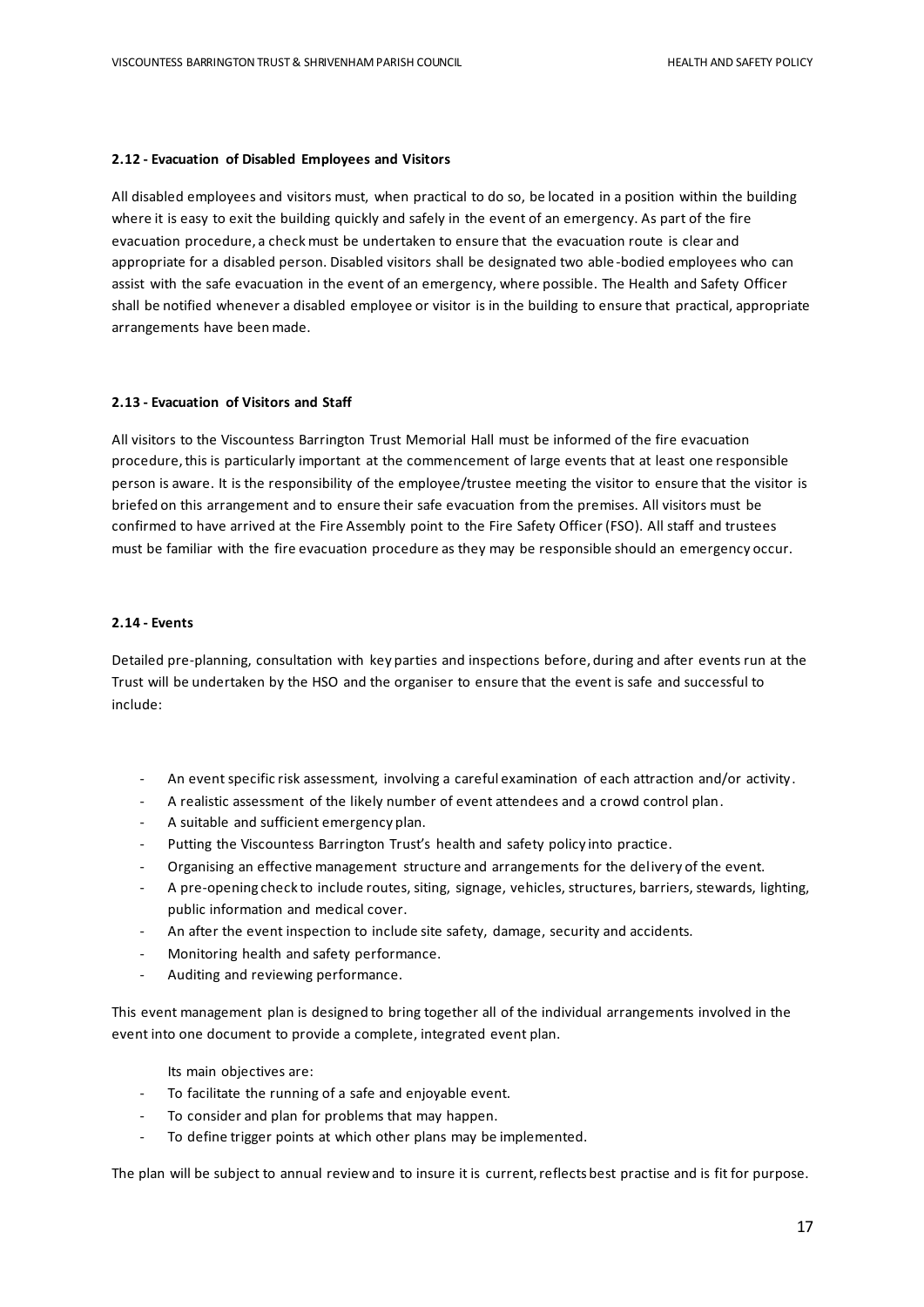#### **2.15 - Filing Cabinets**

To prevent filing cabinets from tipping, (whether fitted with anti-tilt or not), the bottom drawer should be filled first to minimise any tendency for the unit to overbalance. Draws in any filing cabinet should never open into corridors or escape routes and only one drawer in a filing cabinet should be open at any one time. When not in use, all drawers on a filing cabinet should be shut.

#### **2.16 - First Aid**

The Viscountess Barrington Trust will arrange first aid training and will ensure, as far as is reasonably practicable, that there are sufficient numbers of first aiders and first aid equipment to enable assistance to be given to any injured employees/trustees or, where applicable, members of the public. Such training will be renewed and updated as necessary. The Health and Safety Officer will inform personnel of these arrangements and such arrangements must be recorded in writing.

Suitable first aid boxes will be provided in relevant locations (see page 6). Where appropriate, facilities for washing eyes and skin will be provided, suitably located and maintained.

First aid is only to be carried out by a trained First-Aider. The location of every first aid box will be clearly identified, and every first aid box will be of the appropriate size and have the correct contents. It is the Health and Safety Officer's responsibility to ensure that the stock is replaced in the boxes as is necessary. In cases of more serious injury, employees will be sent or taken to the nearest hospital.

As well as applying first aid if qualified to do so, if there is any doubt as to the severity of an injury or the health of any person on the Trust's premises, employees must not hesitate to dial 999 and ask for the ambulance service.

All accidents or injuries must be reported to the relevant line manager, or the HSO.

#### **2.17 - Gas**

### **Important: If you can smell Gas, have discovered a dangerous leak or are worried about a Carbon Monoxide leak then call the BT Emergency Gas Line immediately on**: **0800 111 999 and if necessary evacuate from the building.**

The Viscountess Barrington Trust would like to stress some important points about gas safety:

- All propane or similar gas bottles must not be used or stored inside any unauthorised space or vehicle. When not in use they should always be securely locked away.
- If a small gas leak is detected, open all doors and windows immediately and report it to the HSO.
- If a gas leak can be stopped by turning off a known source, using a gas tap then turn off the source.
- Do not use a naked flame.
- Do not enter a confined space where dangerous/explosive gases may be present until it is proven safe to do so.
- If ever in doubt, consult the Health and Safety Officer or ring the Gas Emergency Line above.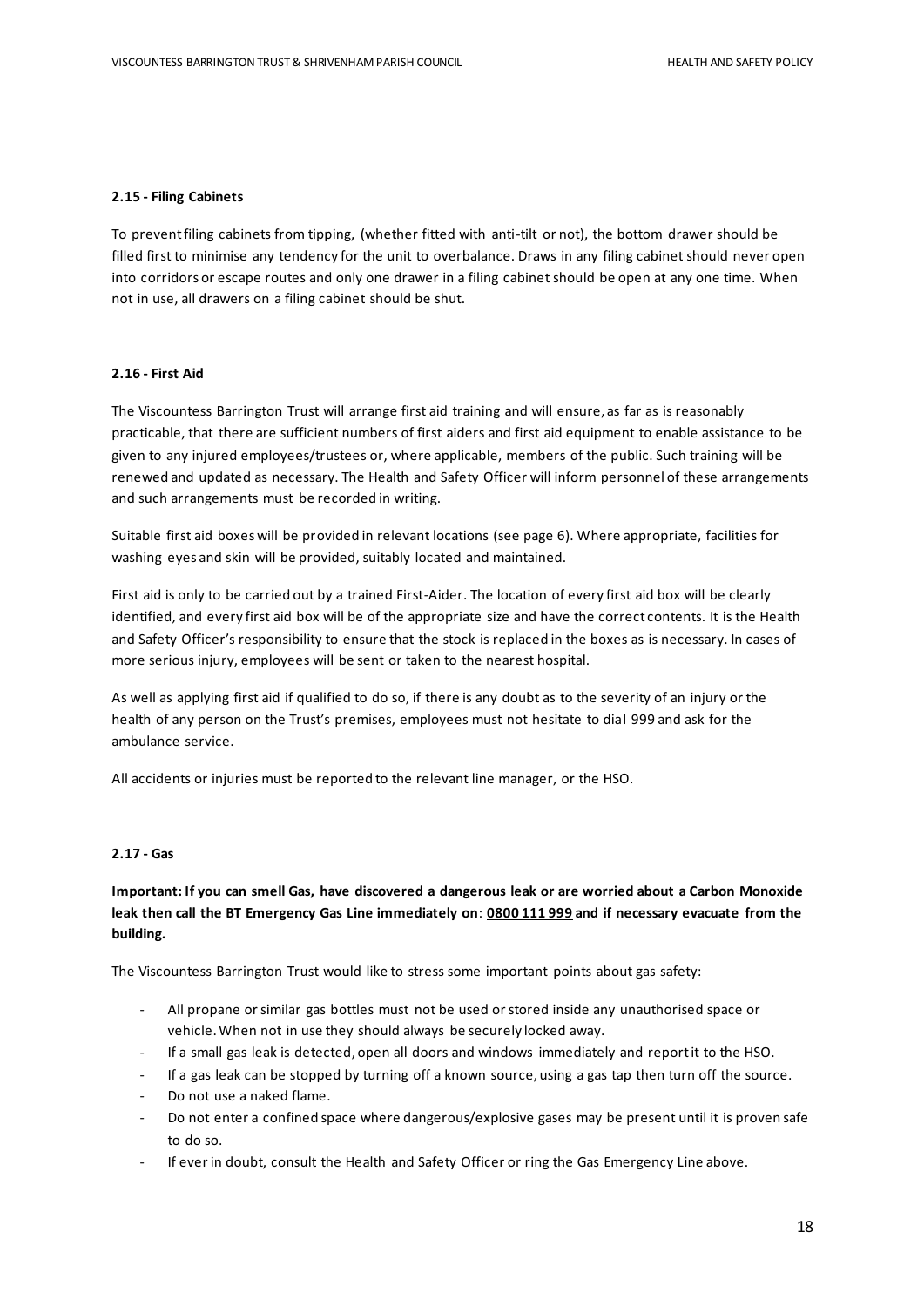#### **2.18 - Home Working**

Employees who work from home have a responsibility to create a safe working environment. The Viscountess Barrington Trust will supply appropriate equipment and the Health and Safety Officer will provide assistance in identifying any risks if needed. Adjustments to working conditions should be made to avoid such risks where possible.

#### **2.19 - Hot Work**

Hot Work (e.g. welding) is to be undertaken by trained personnel only. Suitable personal protective equipment (PPE) should always be worn when carrying out any hot work.

Precautions for the safety of people, plant machinery and equipment must be taken before any hot work is undertaken and a Hot Work Permit to work may be required for a particular operation.

A fire extinguisher must be to hand when hot work is in progress and the work should be completed at least 30 minutes before leaving site to allow a cooling down period.

#### **2.20 - Housekeeping**

Accidents are more likely to happen in an uncontrolled and untidy environment. It is necessary to maintain a high standard of cleanliness and the proper and safe storage of all goods and supplies must be ensured. Regular inspections shall be carried out by the Hall Supervisor to ensure optimum standards at all times.

#### **2.21 - Hygiene and Health Conditions**

The Viscountess Barrington Trust will ensure, as far as reasonably practicable, through pre -employment examination and periodic referrals as appropriate, that every employee is physically capable of carrying out their job safely.

When either a risk assessment or legislative requirement identifies the need for occupational health surveillance for specific employees, then the Trust will arrange, initiate and maintain such surveillance as is deemed necessary.

Employees are expected to disclose to the Trust any relevant medical conditions that may affect their ability to carry out their responsibilities and their duties.

Paying meticulous attention to good habits in relation to personal body hygiene will greatly help to reduce the spread of diseases and viruses in the workplace. The most important of these good habits is the thorough washing and drying of hands after visiting the toilet or working outside and the co-operation of all employees in this regard is requested. Hands should also be washed after contact with potential biohazards before eating, drinking, smoking and at the end of the working period/day. Any health concerns should be reported to the HSO.

If handling food or drink (including making tea or coffee etc.) or handling crockery or utensils that are for use by others, employees should also wash their hands.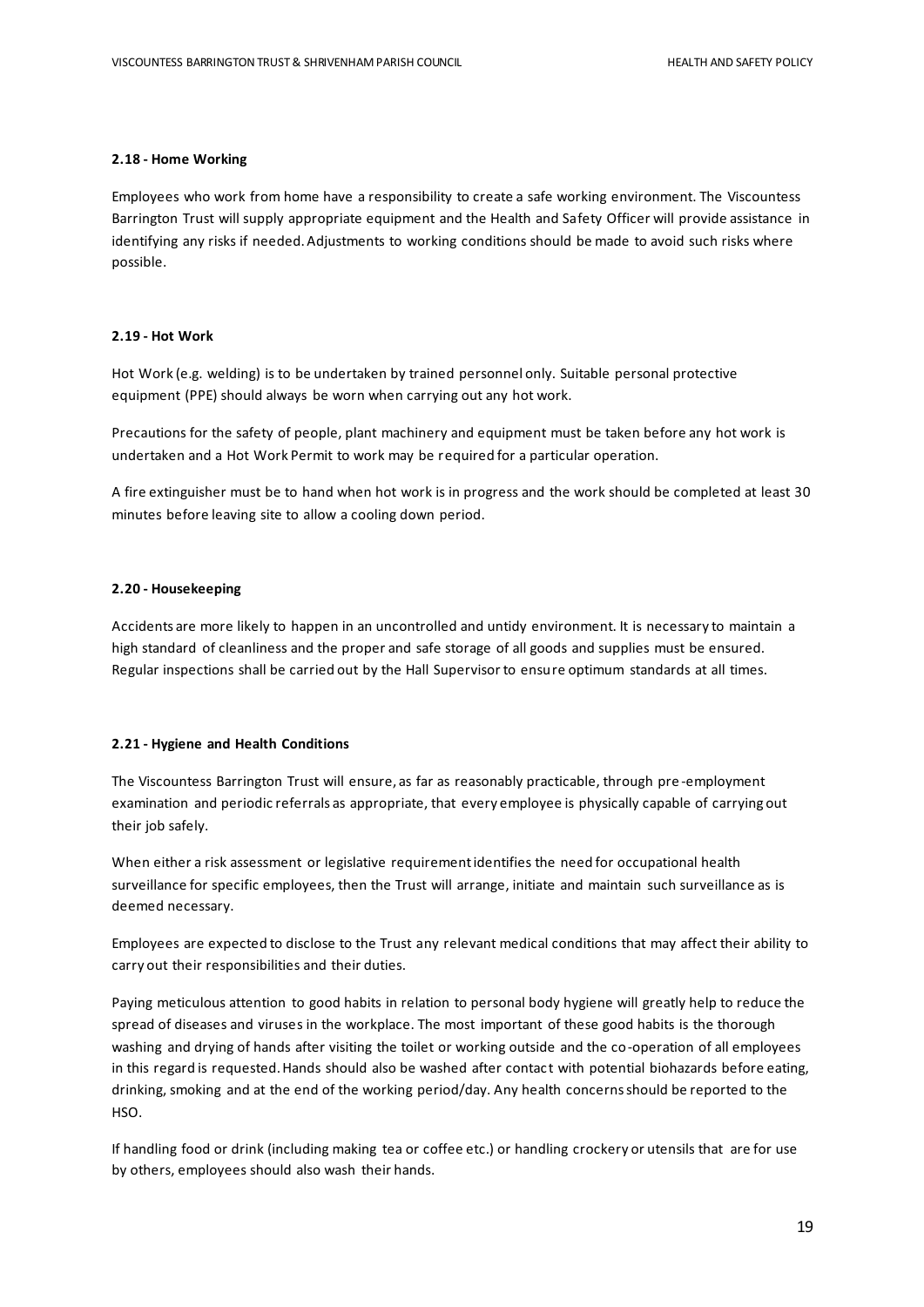Employees should be aware of the danger of the spread of viruses through the use of shared telephone handsets and such handsets should be periodically wiped with a cloth containing disinfectant.

Employees should ensure that workplaces are adequately lit, well ventilated and adequately heated and should contact the HSO if they are any problems with this.

#### **2.22 - Inspections in the Workplace**

The Viscountess Barrington Trust will endeavour to comply with the Workplace Regulations 1992 (as amended). This act requires regular inspections of the workplace from time to time.

Inspections will be carried out by the Hall Supervisor, of a routine nature or as a result of an event or a planned change in working procedures. Inspections will always provide the opportunity to review the continuing effectiveness of safe working practises and therefore implement changes where necessary. Issues found by inspections will be recorded on the Viscountess Barrington Trust and if urgent reported to the HSO / the Trust.

#### **2.23 - Ladders**

Below are some key points that the Viscountess Barrington Trust must advise and enforce about ladder use:

- No ladder / mobile step may be used unless it of sound construction and of the correct length.
- No ladder may be used unless it is secured or footed.
- Ladders must be Class 1 or Class 2 (BS EN131) commercial ladders.
- Any ladders must be placed at a 75 degree angle to the floor, on a stable and level surface.
- Defective ladders / steps must be reported immediately to the Health and Safety Officer.
- Only light work, of short duration, is to be carried out from a ladder / mobile step.
- Always check the relevant specific policy on ladders when working on client sites.
- All ladders / mobile steps must be inspected at least every 6 months.
- Never use a ladder / mobile steps if you believe that it is defective.
- Always ensure that you have someone with you or close by when working on ladders / steps.

#### **2.24 - Legionnaire's Disease**

The Viscountess Barrington Trust will comply with its duty under health and safety law to consider the risks from Legionella that may affect employees or members of the public and will always take suitable precautions to control the risks.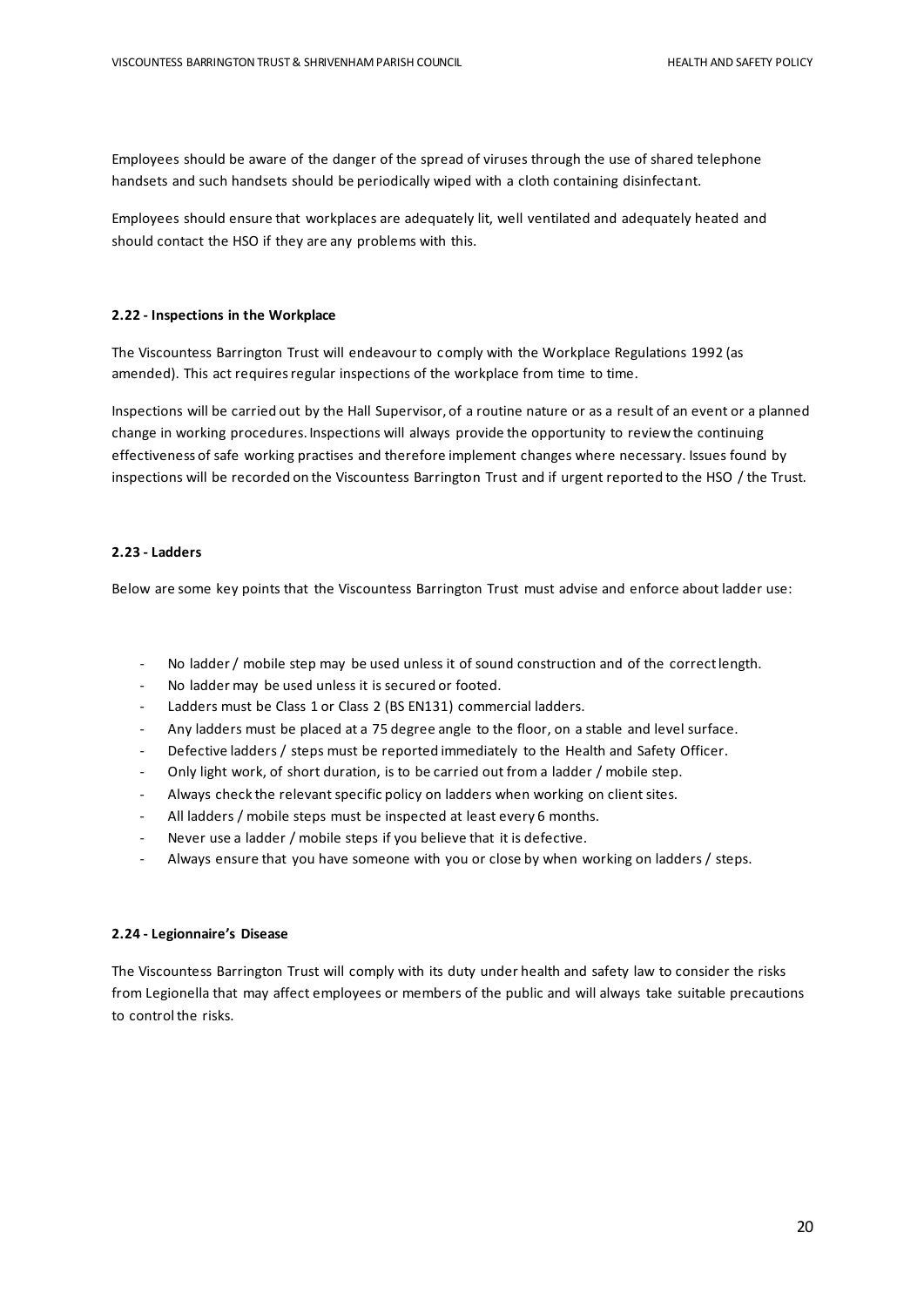#### **2.25 - Leptospirosis (Weil's Disease)**

Weil's disease is contracted from 'rats' urine, either from direct contact, or through contact with contaminated water/sewage.

Strict precautions should always be taken with regard to personal protective equipment (PPE) when working in areas where contamination is likely. Impervious rubber gloves should be used, alongside fully waterproof footwear and overalls.

Persons who are usually at risk include those who are undertaking work in ditches, excavations and manholes.

Ways to reduce the risk of Weil's disease:

- Ensure that all reasonable precautions are taken to prevent rats entering the work area.
- Report the presence of rodents immediately to the HSO.
- Never touch a live or dead rat with unprotected hands.
- Cover all cuts and broken skin with waterproof plasters before and during work.
- Always wear the appropriate PPE.
- Wash your hands after working in any areas where rats may have been present.
- Always wash your hands before eating, drinking or smoking.
- Report any health concerns to the HSO.

#### **2.26 - Live Services and Cables**

Employees must ensure that they are aware of the location of any live services and must keep 0.5m away from their location when digging, strimming or mowing.

Employees must report any damage to live services to the HSO immediately.

#### **2.27 - Lone Working**

Employees will receive training in lone working procedures when working in public building and public places and must:

- Leave diary details of who they are visiting including contact name, address and telephone number.
- Ensure regular contact with the Parish Clerk / Secretary to the Trust or other designated person and maintain appropriate reporting in systems.
- Be aware that certain areas have a higher risk of violence as does working early in the morning and late at night.
- Never go into a situation if they feel at all threatened.
- Regularly assess the situation they are in and the risks that they are exposed to.
- Adopt an early warning policy to alert colleagues about any problem areas.
- Carry a means of communication with them or ensure that they have access to a phone.
- Be aware of their surroundings and, if they feel threatened, leave immediately.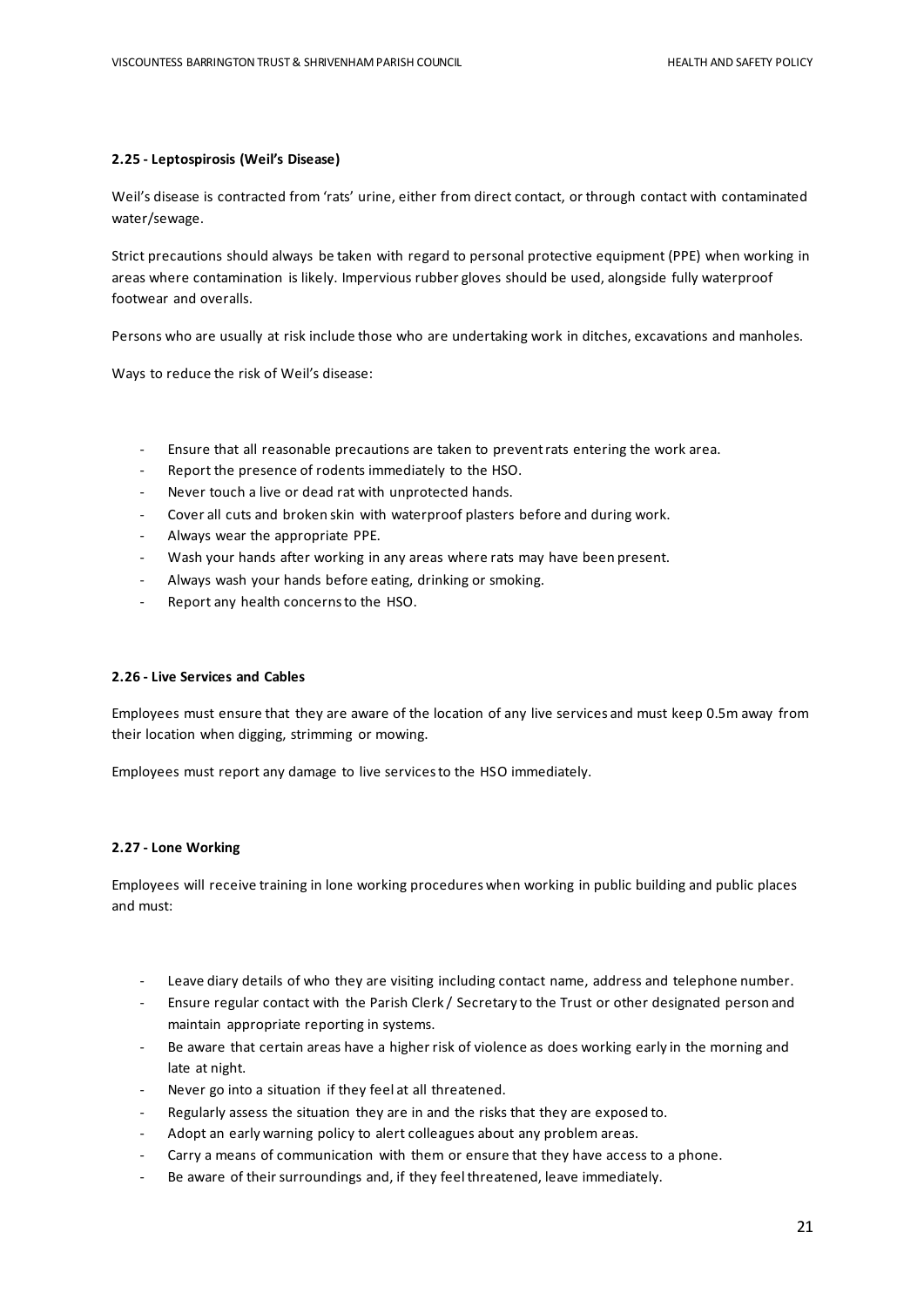- Follow the signing in and out procedures operating at the buildings that they visit.
- Make themselves familiar with evacuation and first aid arrangements at any buildings that they visit.
- Follow safety rules in operation at locations, such as no access areas and the use of PPE.
- Raise any safety concerns with the Viscountess Barrington Trust's HSO in the first instance.
- All accidents and near misses must be reported to the HSO.
- Where possible, employees should avoid any situation where they are working alone. Where this is unavoidable, they should follow the lone working procedure and never put themselves in a position where they are exposed to a high level of risk.
- Ensure that they take regular breaks and avoid excessively long hours.
- Make sure that their vehicle is parked in a well lit, public are which is easily accessible, where applicable. Employees should have car keys to hand to avoid searching for them next to their car.
- Avoid remote routes where possible.
- In order to maintain appropriate records of incidents it is essential that all incidents where employees feel threatened, unsafe or at risk are reported to the HSO.

#### **2.28 - Managing Contractors**

Employees with responsibility for managing contractors must:

- Provide the task specifications and requirements to contractors before the tender to help them decide if they can undertake the job requested.
- Use appropriate selection criteria to ensure competent contractors are engaged.
- Assess any risks to contractors and employees and the public prior to and during the activity.
- Inform contractors of workplace hazards, including special requirements e.g. permit to work systems or requirements for 'hot work' etc.
- Give information on emergency procedures, site rules and welfare facilities.
- Co-ordinate and control the work and ensure all parties are aware of their responsibilities.
- Maintain regular communication with all parties to ensure everyone has up to date information.
- Make Viscountess Barrington Trust and Shrivenham Parish Council employees aware of hazards created by contract activity.
- Monitor health and safety performance.
- Investigate all injuries, near misses and cases of ill health.
- Maintain records of the contract activity.
- When a contract ends, review the activity with all parties, discuss what went well and what areas could be improved.
- Inform all contractors of site safety rules prior to commencing work on site.
- Ensure all contractors operations are included in all safety briefings, audits and inspections, paying special attention to access and egress.
- Employees, residents and others in the vicinity should be advised where contractors are working in their particular area, identifying any overlaps which may adversely affect health and safety.
- Report any unsafe practises to the Health and Safety Officer.
- Ensure that misuse of equipment of facilities is never tolerated. Similarly, hazardous substances should be used safely.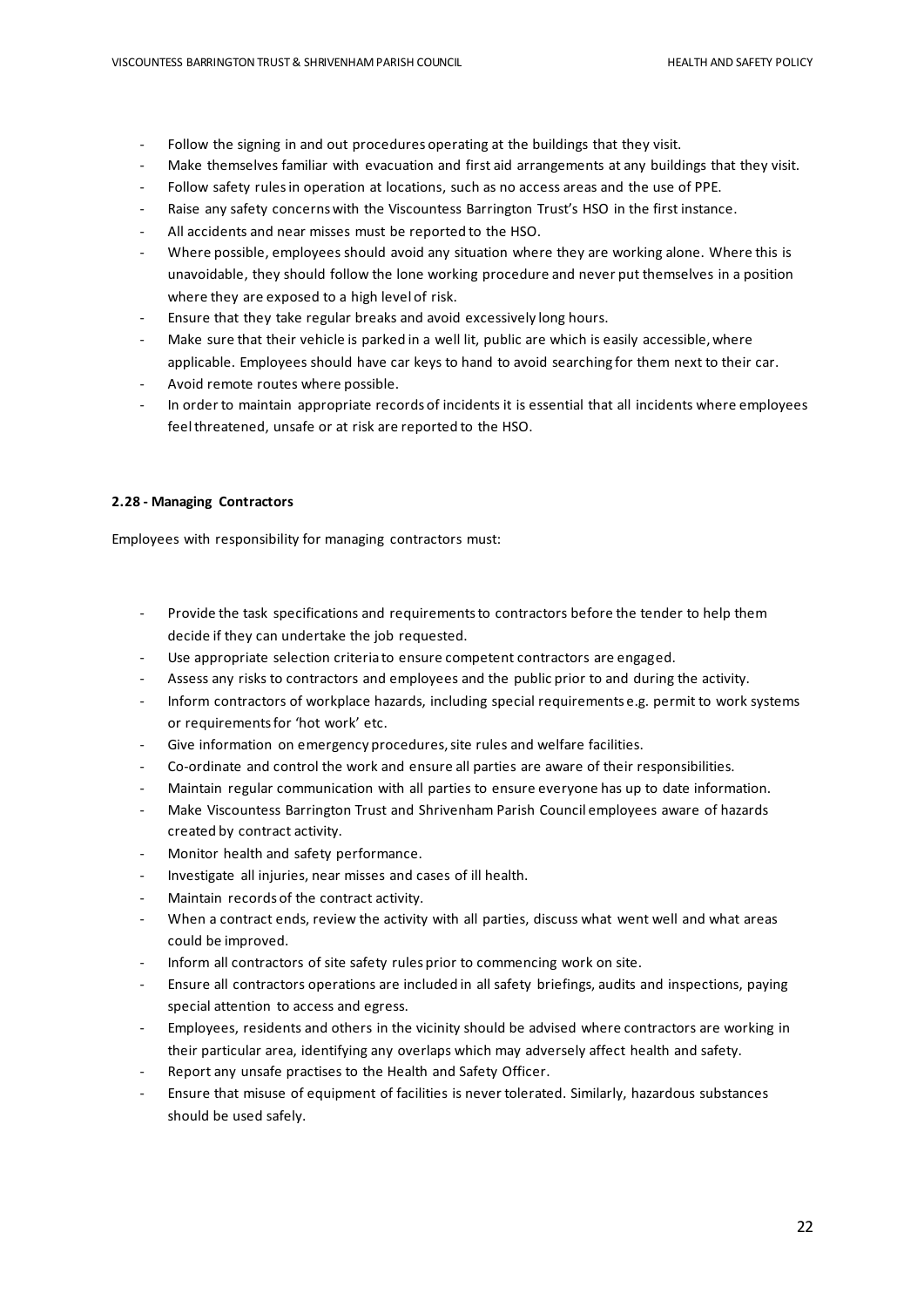#### **2.29 - Manual Handling Operations**

The Viscountess Barrington Trust will comply with the Manual Handling Operations Regulations 1992 (as amended).

Manual handling operations should be avoided as far as is reasonable practicable, where there is a risk of injury.

Where it is not possible to avoid manual handling operations, an assessment of the operation will be made taking in to account all factors such as the feasibility of the manual handling operation, the load, the working environment and the capabilities of employees and risk to their safety.

Some key points surrounding Manual Handling Operations:

- When using mechanical devices rather than manual handling where such devices are provided, the devices should be appropriate for the task and should solely do the lifting of the objects.
- The object to be lifted or moved must be inspected for sharp edges and other hazards such as wet or greasy patches, and appropriate steps taken to remove or reduce such hazards.
- If lifting or moving objects with sharp or splintered edges, clean, dry glove must be worn to ensure a firm grip and that no damage is incurred to the lifter.
- The route over which the object is to be lifted or moved should be inspected to ensure that it is free of obstructions, spillages or other hazards.
- Employees must not attempt to lift or move an object that is too heavy or may damage their health.
- Where the lifting or moving of an object is to be done by more than one person, one of the persons should be designated as the supervisor of the operation, so as to co-ordinate the lifting or moving.
- When lifting a heavy object off the ground, employees should assume a squatting position, by keeping the back straight and allowing their knees to take the weight of the object rather than the back.

#### **2.30 - Method Statements**

The Viscountess Barrington Trust's risk assessments cover hazards most commonly associated with the tasks we undertake and the precautions and measures that the Trust has developed, to help minimise these risks.

When special techniques or more varied work is being carried out, the Trust will provide a health and safety method statement specific to a particular project detailing manpower and plant/machinery involved, as well as any special techniques that will be used and how this work will be carried out safely.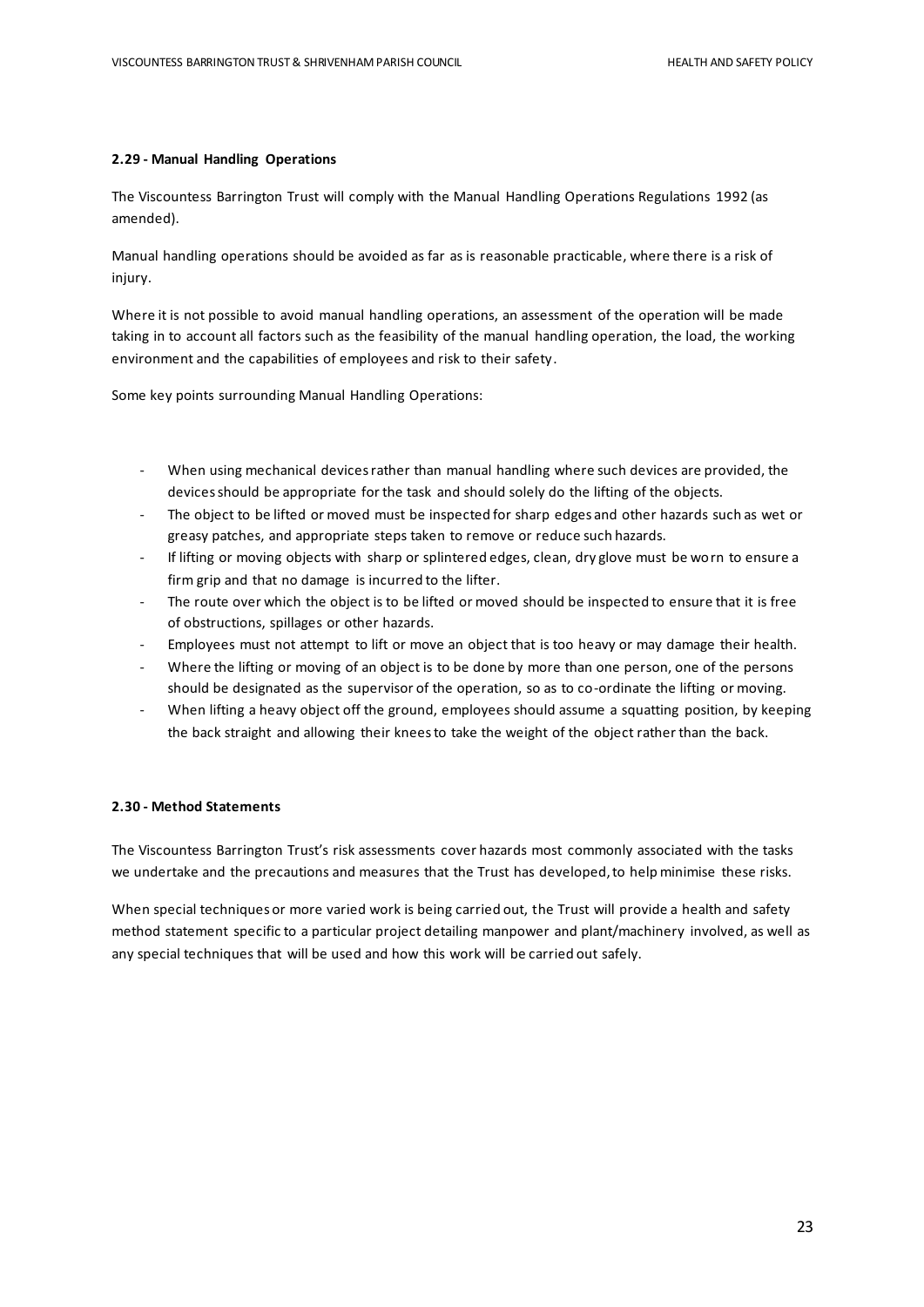#### **2.31 - Monitoring**

The Viscountess Barrington Trust will ensure that all health and safety policies are monitored effectively and routinely by means of:

- Regular on site spot checks.
- Induction training and on-going employee supervision.
- Training implementation on equipment.
- Training implementation on work activities.
- Risk assessments to be carried out routinely at each site.
- Investigation of all accidents, ill health and implementation of action points.

#### **2.32 - New or Expectant Mothers**

A risk assessment will be carried out in respect of risks to new or expectant mothers. Where risks to new or expectant mothers are identified, adjustments to working conditions will be made to avoid such risks where possible.

#### **2.33 - Office Equipment**

Operators must ensure that they are familiar with any safety instructions (including manufacturers instructions) relating to any office equipment before use.

Only trained, competent and authorised personnel should use office equipment and inexperienced employees should always be properly supervised.

Operators must ensure that guards and covers are kept in position unless removed by authorised personnel carrying out essential maintenance.

Any obvious sign of irregular operation of office equipment should be reported at once to the relevan t line manager or the Health and Safety Officer.

#### Photocopiers:

- When using photocopiers employees should be mindful that they operate at high voltages.
- Employees should never tamper with the equipment.
- Switch power off when necessary.
- Always follow the manufacturer's instructions for dealing with faults such as paper jams.
- Beware of hot surfaces inside the equipment.

If photocopiers are receiving light use, they should be positioned as far away from work desks as is reasonably possible with adequate ventilation.

If photocopiers are receiving heavy use they should be located in a well-ventilated area, preferably in a separate room where people do not work.

Where the manufacturer of the equipment has identified specific risks or employees are unsure of the safest location, consult the HSO for guidance.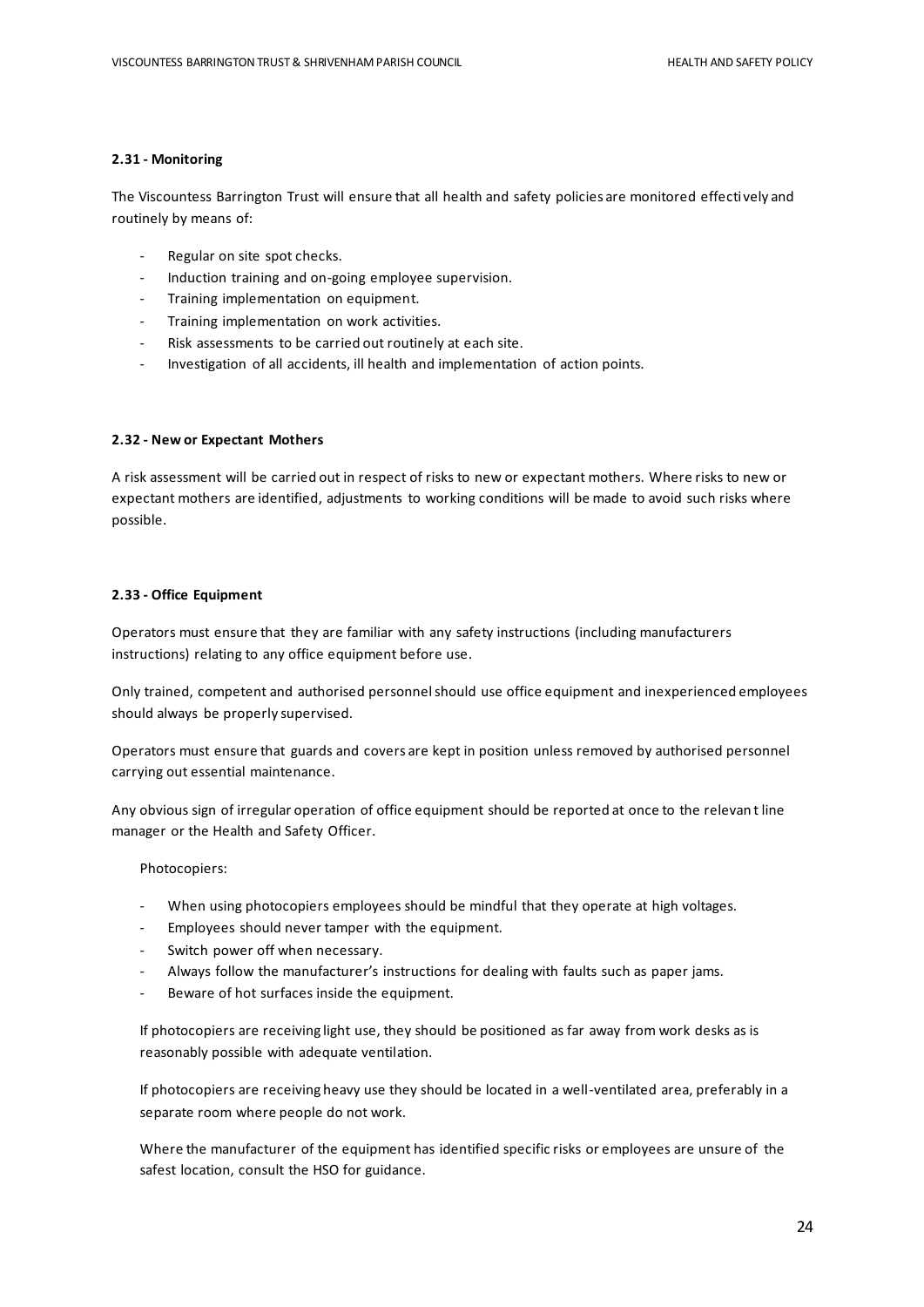#### **2.34 - Office Safety**

All office personnel have a duty to assist in reducing the risk of accidents and fire.

The following rules and precautions are to be observed:

- Keep desks tidy and ensure that waste paper is disposed of regularly and in appropriate containers.
- Use a safe method of lifting any article and, if necessary, seek assistance.
- Never leave filing cabinet drawers open.
- Never open more than one filing cabinet drawer at a time. Fill from the bottom drawer to minimise any tendency for the unit to overbalance.
- Protective guards and safety devices must be reported immediately and the equipment not used until rectified.
- Ensure that any cables and connections on all electrical equipment are sound before use.
- Ensure that all passageways, stairs and exits are kept clear of any obstruction.
- Ensure all flammables are kept in fire resistant storage.
- All personnel must be familiar with the location of all fire fighting equipment and its use.
- Access to fire fighting equipment must never be obstructed.
- Avoid high shelving in storage areas that require the use of access equipment such as stepladders. Where unavoidable, employees must use suitable access equipment e.g. kick steps and stepladders (minimum Class 2 EN131) that must be regularly inspected and used with care.
- Never use chairs or stools to access storage areas, change light bulbs or any other activities at height.

#### **2.35 - On-Site and Off-Site Working**

Regardless of where employees of the Trust / SPC work, they are responsible for safe working practises at all times and this document sets out the Viscountess Barrington Trust's policy and principles as to health and safety procedures.

#### **2.36 - Plant, Machinery and Vehicles**

- Only authorised and, if applicable, certified drivers and operators may use any vehicles, plant or machinery.
- Equipment belonging to the Trust will be tested annually and appropriate records kept.
- Users of any vehicles, plant and machinery must ensure that such equipment is in good working order and well maintained. Any defects must be brought to the attention of the Health and Safety Officer immediately.
- Regular inspections appropriate to each vehicle, plant or machine must be made and any defects brought to the attention of the HSO.
- Hired equipment must be checked before use and must be fit for the work and the environment in which it will be used.
- Unsafe, faulty or unsuitable vehicles, plant or machinery must not be used and should be immobilised until made safe.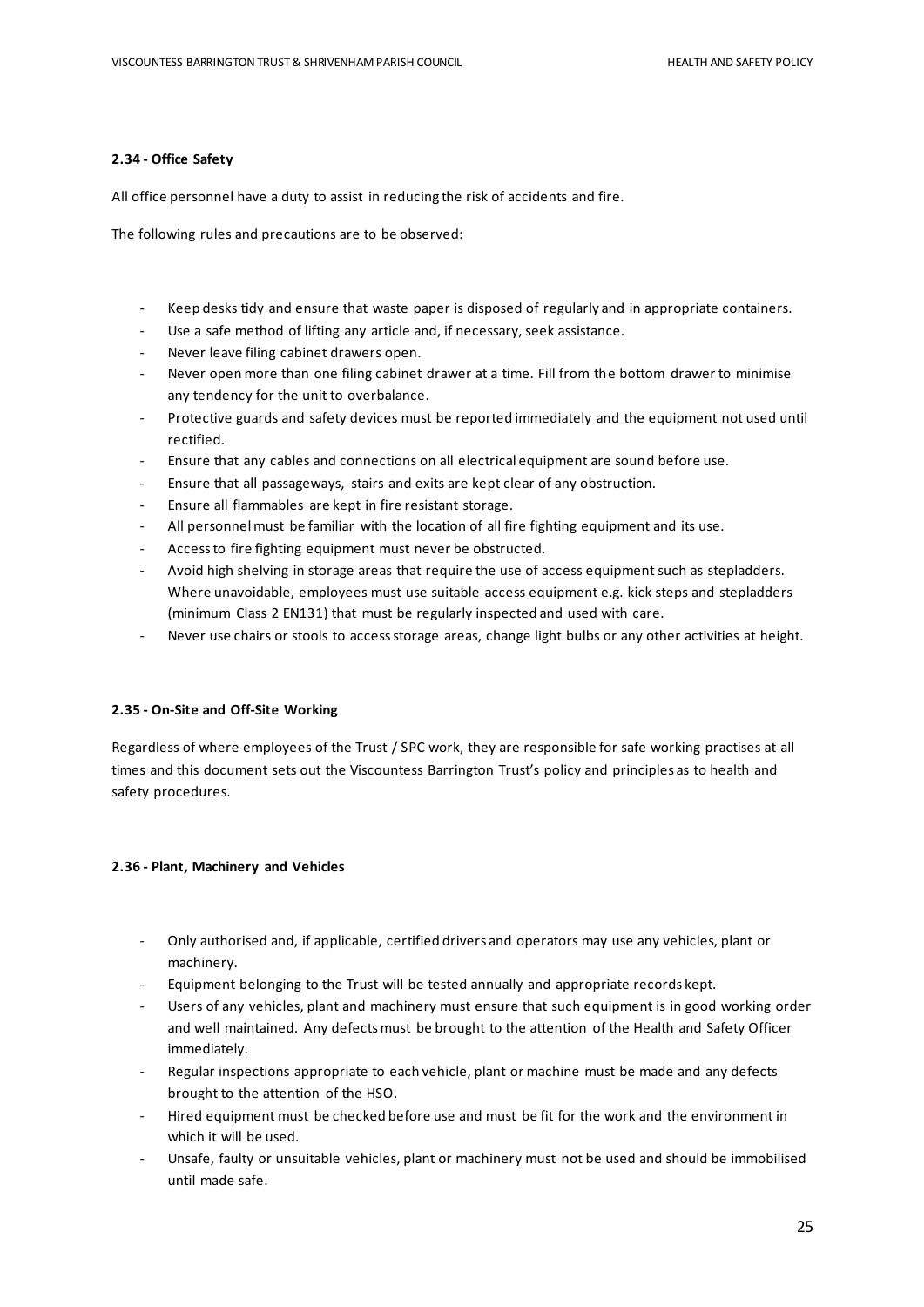- Official notices or instructions on vehicles, plant and machinery must be obeyed.
- Vehicles, plant or machinery must not be left running whilst unattended and if unattended must be left in a safe place and condition.
- All guards must be kept in position at all times whilst machinery is being operated. Defects must be brought to the attention of the HSO immediately. Never use machinery if it has a defect.
- No equipment must be used beyond the marked safe working load, except for the purpose of testing, which must be supervised by a competent person.
- On the completion of work for the day all practical steps must be taken to secure all vehicles, plant or machinery.
- It is forbidden for any person to ride on hoists not constructed for the carriage of passengers.
- It is forbidden for any person, other than the driver, to ride on dumpers and other similar vehicles not constructed for the carriage of passengers.
- Anything carried in/on a dumper must be contained within its skip.
- The driver of any Trust owned vehicle must ensure that clear access required to reverse a vehicle is given by ensuring that no people are obstructing that access before reversal, by making use of any rear view mirrors and by using the guidance of experienced lookouts if required. Employees should never assume a pedestrian or other driver has seen them.
- Drivers for the Trust must never overload vehicles and are responsible for checking that loads are safe and secure before driving.

#### **2.37 - Permits to Work**

Any permit to work systems approved by the Viscountess Barrington Trust are to be followed at all times. The deliberate or unauthorised contravention of a permit by an employee, may lead to disciplinary procedures.

#### **2.38 - Pesticides**

Only qualified employees are permitted to use pesticides and a safe system or wok must be followed:

- Always wear/use correct PPE.
- Ensure that pesticides are locked away when not in use.
- Never apply pesticides in strong winds.
- Wash your hands after using pesticides and before eating, drinking or smoking.
- Report any health concerns to the HSO immediately.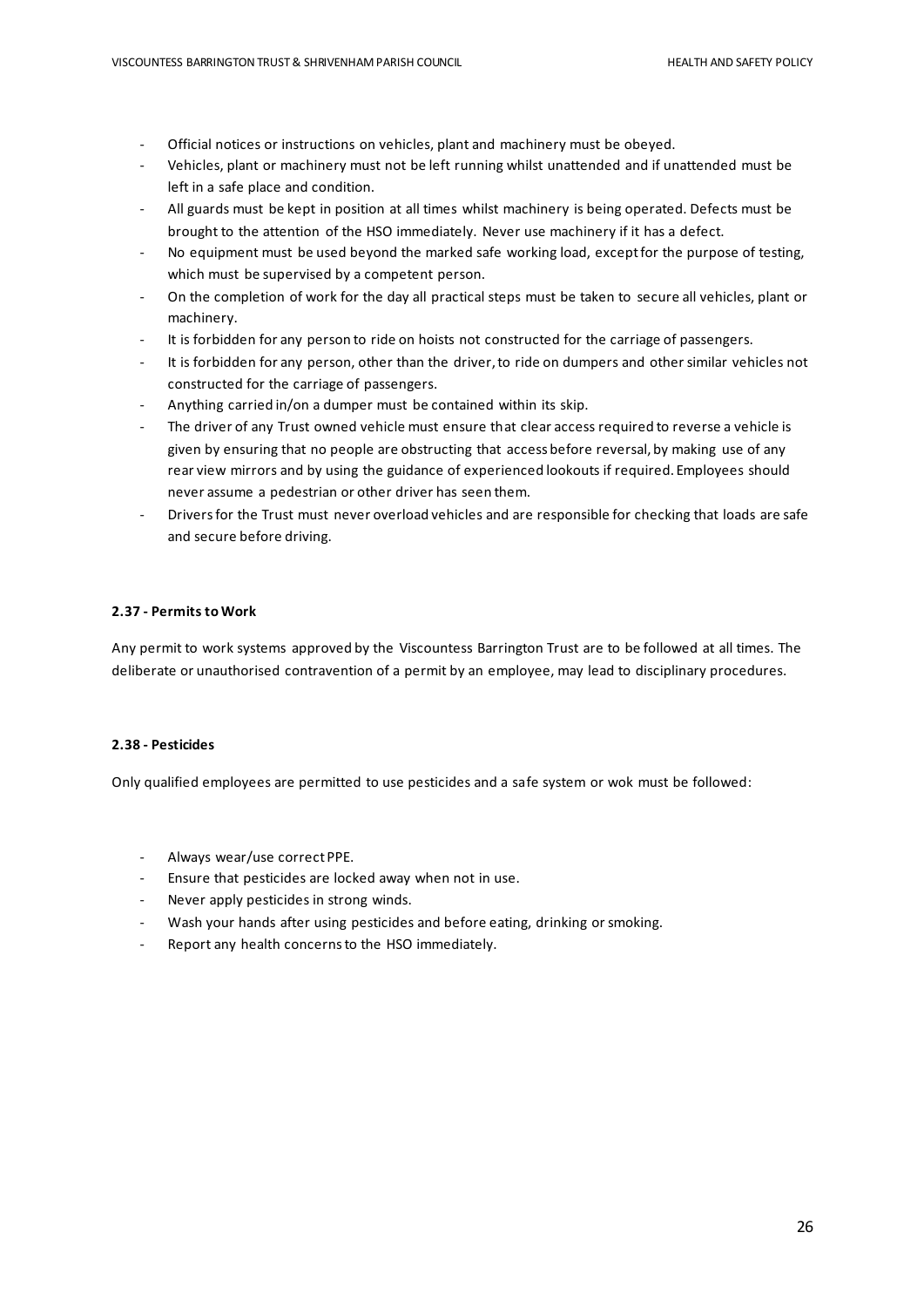#### **2.39 - PPE and Security**

The Viscountess Barrington Trust will comply with the Personal Protective Equipment at Work Regulations 1992 (as amended).

This requires that all employees that may be exposed to a risk to their health and safety while at work will be provided with properly fitting, suitable and effective personal protective equipment (PPE) or clothing.

All PPE or clothing provided by the Trust will be maintained in good working order and all employees provided with such PPE or clothing must wear or use such protective equipment properly. Equipment will be subject to regular and recorded checks. Employees must report defective PPE or clothing to the HSO as soon as it is found to be defective – every employee who is issued any PPE or clothing by the Trust is responsible for keeping the HSO informed about its condition.

Employees provided with PPE will receive the necessary training and information on the use, maintenance and purpose of the equipment.

#### **Safety Helmets**

- If applicable, safety helmets will be provided and are to be worn unless instructed to the contrary.

#### **Safety Footwear**

If applicable, safety boots or shoe will be issued to employees working under the Viscountess Barrington Trust's control. These are to be worn as directed.

#### **Eye Protection**

If applicable, suitable eye protection will be provided and employees have a duty to wear the protection when there is a foreseeable risk.

#### **Ear Protection**

- If applicable, suitable ear protection will be provided and employees have a duty to wear the protection when there is a foreseeable risk.
- The Trust will supply, maintain and replace (as necessary) ear protection as required and all employees have a duty to wear such protection when noise levels reach or exceed 85dB, as required under the Control of Noise at Work Regulations 2005.
- As a 'rule of thumb', if employees are having difficulties having a normal conversation at 1m or less, there is a noise level present in which employees should be wearing ear defenders.

#### **Hand / Finger Protection**

- If applicable, suitable industrial gloves will be provided that must be worn when handling abrasive materials or chemicals, which could harm the skin.
- The Trust will endeavour to minimise the use of tools or equipment whose mode of operation causes excessive vibration.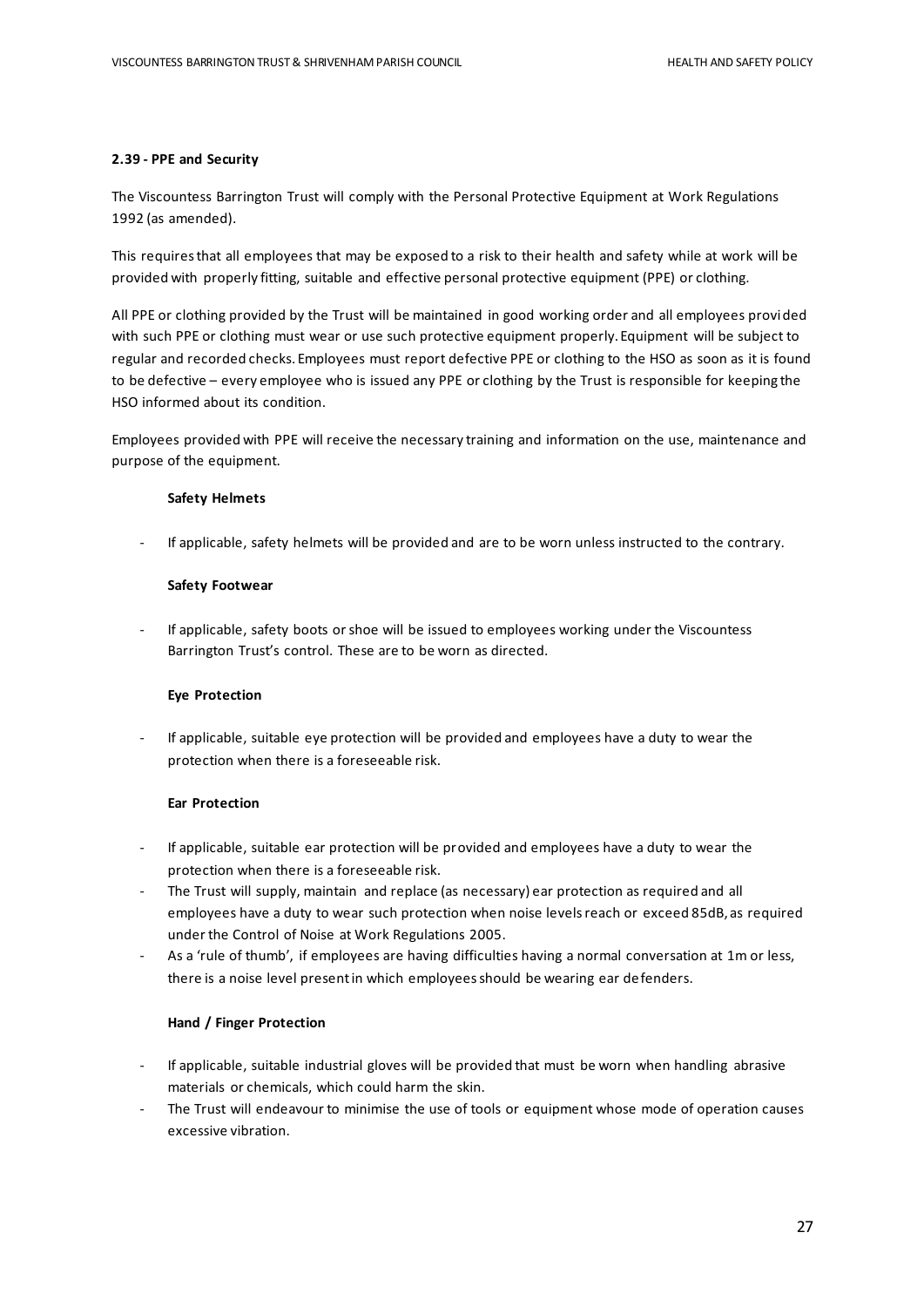- Employees must wear appropriate PPE and should take regular breaks.
- Employees are encouraged to report any potential symptoms to their line manager or HSO as soon as possible, so that appropriate action can be taken.

#### **Body Protection**

Protective clothing and necessary protection will be provided by the Trust as necessary.

#### **Respiratory Protection**

- Dust is a health hazard and suitable masks will be provided where required. These must be worn when conditions dictate.
- Approved respirators must be worn where a COSHH risk assessment identifies the requirement.
- Ensure adequate ventilation when using hazardous chemicals/pesticides.

#### **2.40 - Risk Assessments**

Risk assessments will be taken prior to commencement of any works. The findings of which will then be recorded ad any actions required to remove / control the risk will be implemented immediately. This implementation will then be assessed to ensure appropriate actions have been made to remove / reduce the risks identified.

#### **2.41 - Safe Access / Egress**

Roads, gangways passageways, staircases and working platforms must be kept free from obstruction at all times unless closed off for work and, where necessary, should be adequately lit.

Work areas must always be kept tidy and any materials stored safely.

#### **2.42 - Safety Training**

Safety training is essential for all effective health and safety procedures. All employees will be trained in safe working practices and procedures relevant to their duties.

Training sessions will be held as often as is deemed necessary. In addition to structured training sessions, employees can raise concerns regarding health and safety at any time with their immediate supervisor, or directly to the Health and Safety Officer.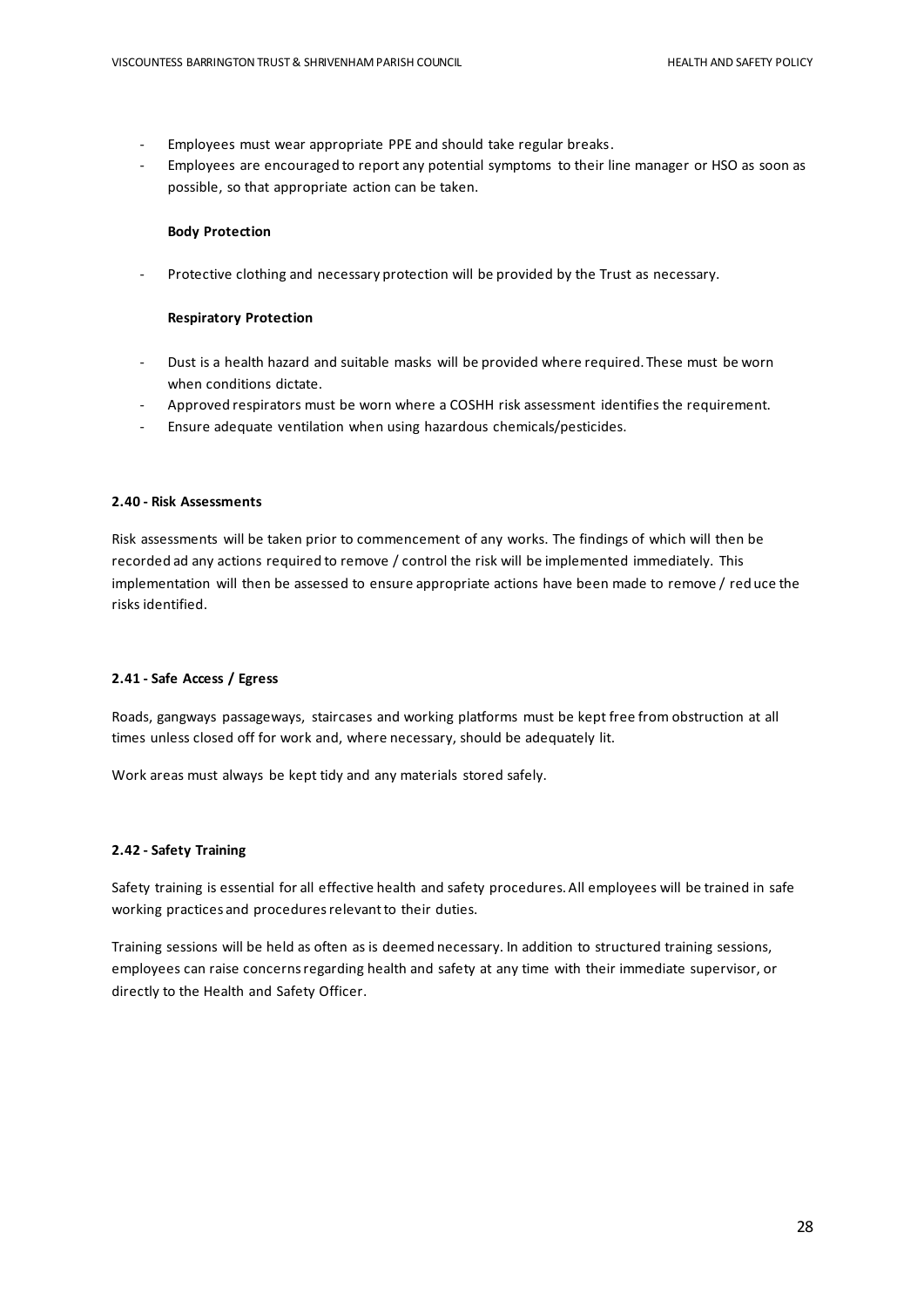#### **2.43 - Sharp Objects**

- Only trained and competent employees should use blades or any sharp utensil.
- Blades / sharp utensils must be correctly fitted and checked prior to use. They should not be used if they are defective.
- When using blades, employees should cut away from the body and position the gripping hand so that it is not at risk.
- Blades / sharp utensils should be suitably and safely stored when not in use.
- Any exposed staples in packaging should be removed prior to handling.

#### **2.44 - Smoking**

The Viscountess Barrington Trust operates a No Smoking Policy (see below) and smoking is not permitted on any Trust run premises. Smokers must only smoke in the designated external smoking areas and any discarded cigarette butts must be properly extinguished and disposed of safely in the appropriate containers. Cigarettes must never be extinguished or thrown away in to waste bins, even if extinguished.

Combustible materials must never be stored or allowed to accumulate in designated smoking areas.

#### **Smoke Free Policy 2019**

- **Purpose**

This Policy has been developed to protect all employees, service users, customers and visitors from exposure to second-hand smoke and to assist compliance with the Health Act 2006.

Exposure to second-hand smoke increases the risk of lung cancer, heart disease and other serious illnesses.

Ventilation or separating smokers and non-smokers within the same airspace does not completely stop potentially dangerous exposure.

- **Policy**

It is the policy of the Viscountess Barrington Trust that all workplaces are smoke -free and that all employees have a right to work in a smoke-free environment. Smoking is prohibited in all enclosed and substantially enclosed premises in the workplace - this includes any covered / partially covered walkways, porches and entrances.

This includes Trust vehicles. This policy applies to all employees, trustees, consultants, contractors, customers, members and visitors.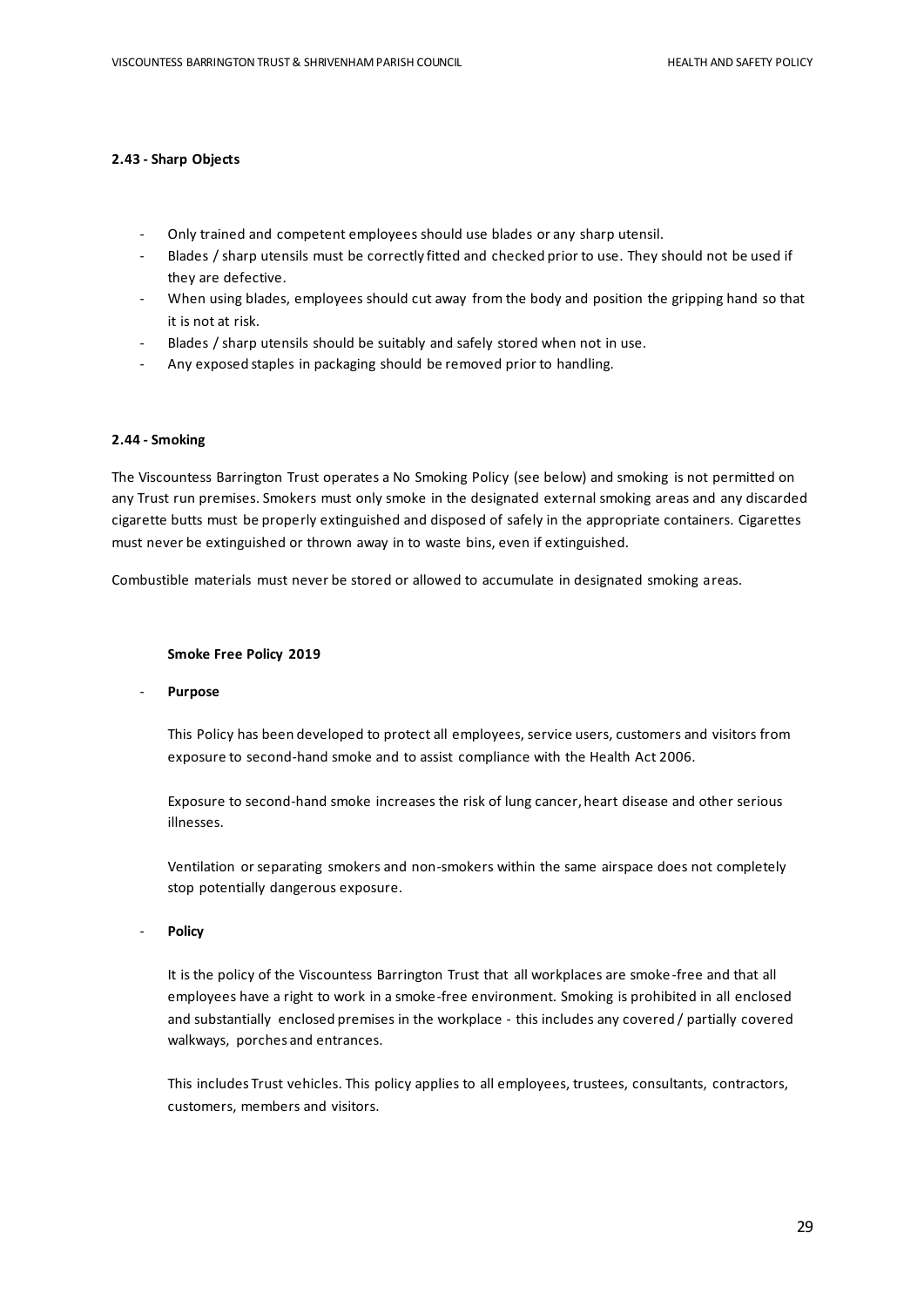#### - **Implementation**

Overall responsibility for policy implementation and review rests with Julia Evans (SPC Parish Clerk, Secretary to the Trust) and Lewie Hilsdon (Health and Safety Officer, Hall Supervisor), however, all staff are obliged to adhere to and support the implementation of the policy.

The HSO shall inform all existing employees, consultants and contractors of the policy and their role in the implementation and monitoring of the policy. The HSO will also give all new personnel a copy of this policy on recruitment / induction.

Appropriate 'No Smoking' signs will be clearly displayed at the entrances to and within the premises and in all smoke-free vehicles.

#### - **Non-Compliance**

Local disciplinary procedures will be followed if a member of staff does not comply with this policy. Those who do not comply with the smoke-free law may also be liable to a fixed penalty fine and possible criminal prosecution.

Employees / Trustees should report to their HSO or Parish Clerk any visitors or employees who fail to comply with this law.

#### **2.45 - Staff / Personnel Procedures**

All personnel must follow the rules and procedures contained in this policy.

- All personnel must immediately report any unsafe practises or conditions in the workplace to the HSO.
- Personnel under the influence of alcohol or drugs are permitted from the workplace.
- Any act which might endanger the health and safety of others is strictly prohibited.
- An employee who is unfit due to injury, illness or fatigue will not be allowed to work if the impairment might put at risk the health and safety of that employee or other persons.
- Employees must not modify, adjust, move or tamper with any electrical equipment or machinery outside the scope of their duties, unless adequately trained, accompanied by someone and instructed to do so by the HSO or the Secretary to the Trust.
- Waste materials, particularly combustible materials and oily rags, must be disposed of carefully and in such a way that they do not constitute any kind of hazard.
- Employees should not undertake a task, which appears to be unsafe to them or any other person / personnel.
- Employees should not undertake tasks that require safety training without receiving such training.
- All injuries must be reported to the Health and Safety Officer.
- Protective guards and safety devices must be properly fitted and used where appropriate. Any defects in such guards and safety devices must be reported to the HSO.
- Only authorised employees are permitted to use chemicals in the workplace.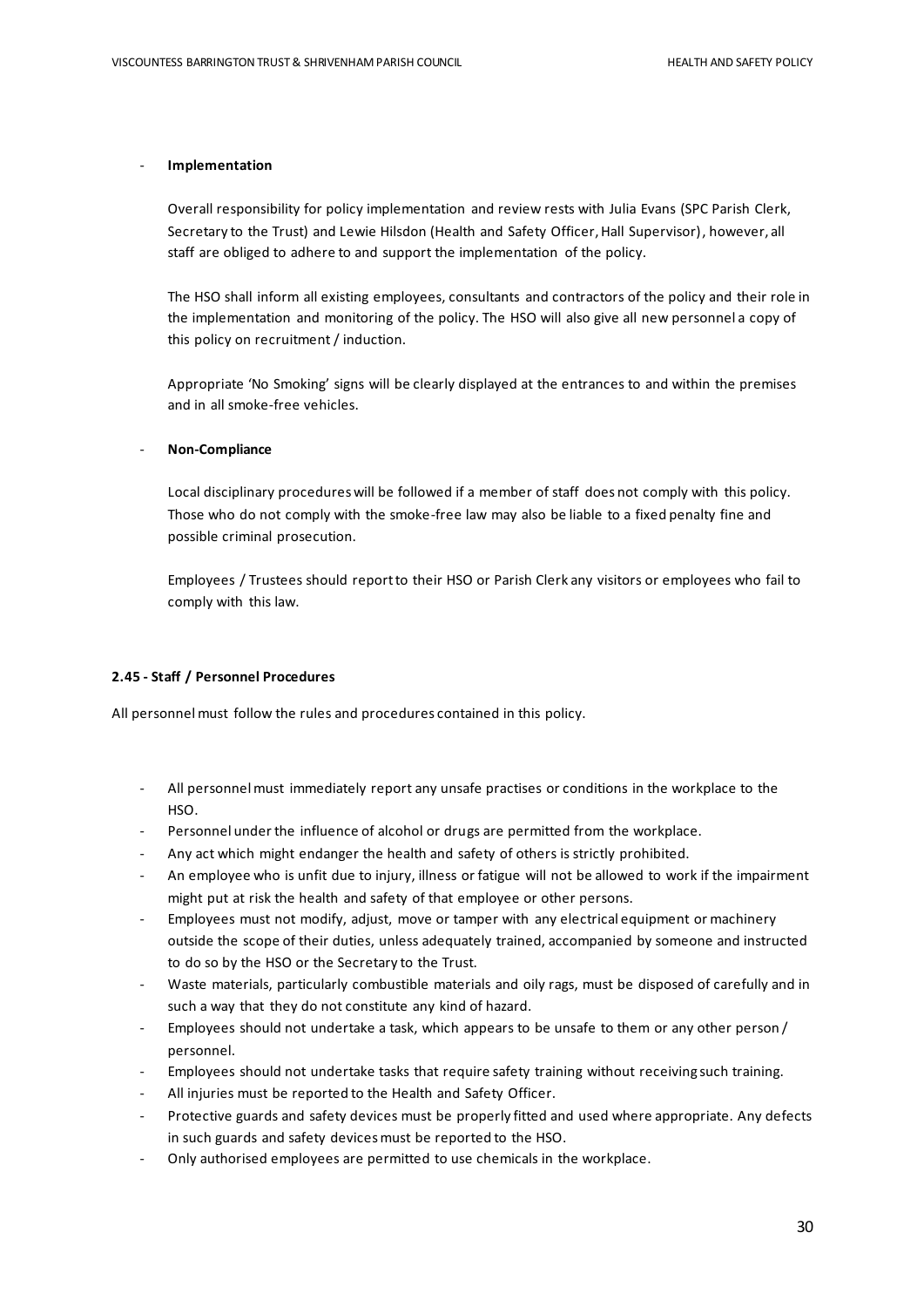Employees must wear suitable clothing and footwear at all times and PPE must be worn where necessary.

#### **2.46 - Storage**

- Care should be taken not to overload any cupboards, cabinets or shelves.
- Where necessary, units must be fixed securely to the wall.
- High shelving in storage areas that requires the use of access equipment such as stepladders should be avoided wherever possible. Where this is unavoidable, employees must use suitable access equipment e.g. kick steps and stepladders.
- Storage areas should be kept clean, tidy and free from clutter. In particular, materials and equipment etc. must not be left where someone could trip over them, nor piled on top of something e.g. cupboards and cabinets.

#### **2.47 - Stress**

The Viscountess Barrington Trust recognises that stress is a growing issue in modern life and acknowledges its part in managing issues in the business so as to minimise any potential for increasing the psychological burden on employees.

Stress is the adverse reaction people may have to being put under excessive pressure, which can in extreme circumstances lead to mental or physical illness, such as depression, anxiety and heart disease.

The Trust Will:

- Identify workplace stressors and conduct risk assessments to eliminate stress or control the risks from stress.
- Ensure, as far as is reasonably practicable, that appropriate selections are made for jobs at the recruitment stage and that staff are fully trained to discharge their duties.
- Provide training for all managers and supervisory staff in good management practises.
- Ensure clarity of expectations in terms of role, accountabilities and performance standards e.g. through clear job descriptions, reporting lines and published service level specifications.
- Ensure effective local supervision and communications to allow employees easy access to advice and support in dealing with excessive or conflicting work demands.
- Provide appropriate and effective staff development activities such as appraisal and training.
- Maintain commitment to effective equality, diversity and harassment policies, including the promotion of a culture which has a zero-tolerance approach towards bullying, harassment and other unacceptable behaviours.
- Provide adequate resources to enable managers to implement the Trust's Stress Management Policy.

The Trust encourages any employee to approach either the HSO, or the Secretary to the Trust, should a stress issue arise, so that a successful conclusion can be achieved at the earliest opportunity. If the issue is of a nature which would be more appropriately discussed with an alternative colleague, then a Trustee can be contacted in confidence. In particular, where stress is believed to be work-related, it is important to raise the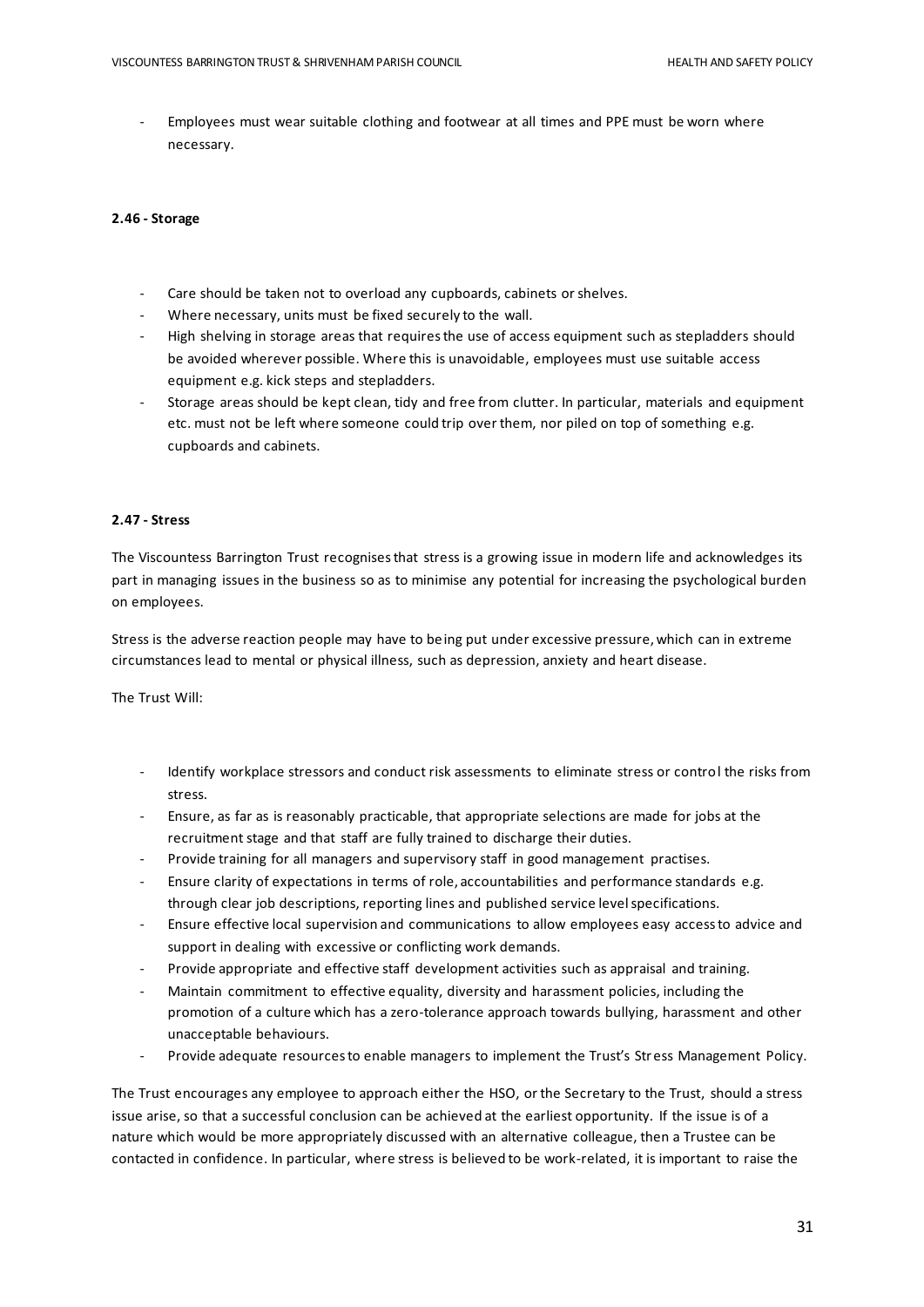issue so that the problem can be addressed – any such information will be treated with the strictest confidentiality.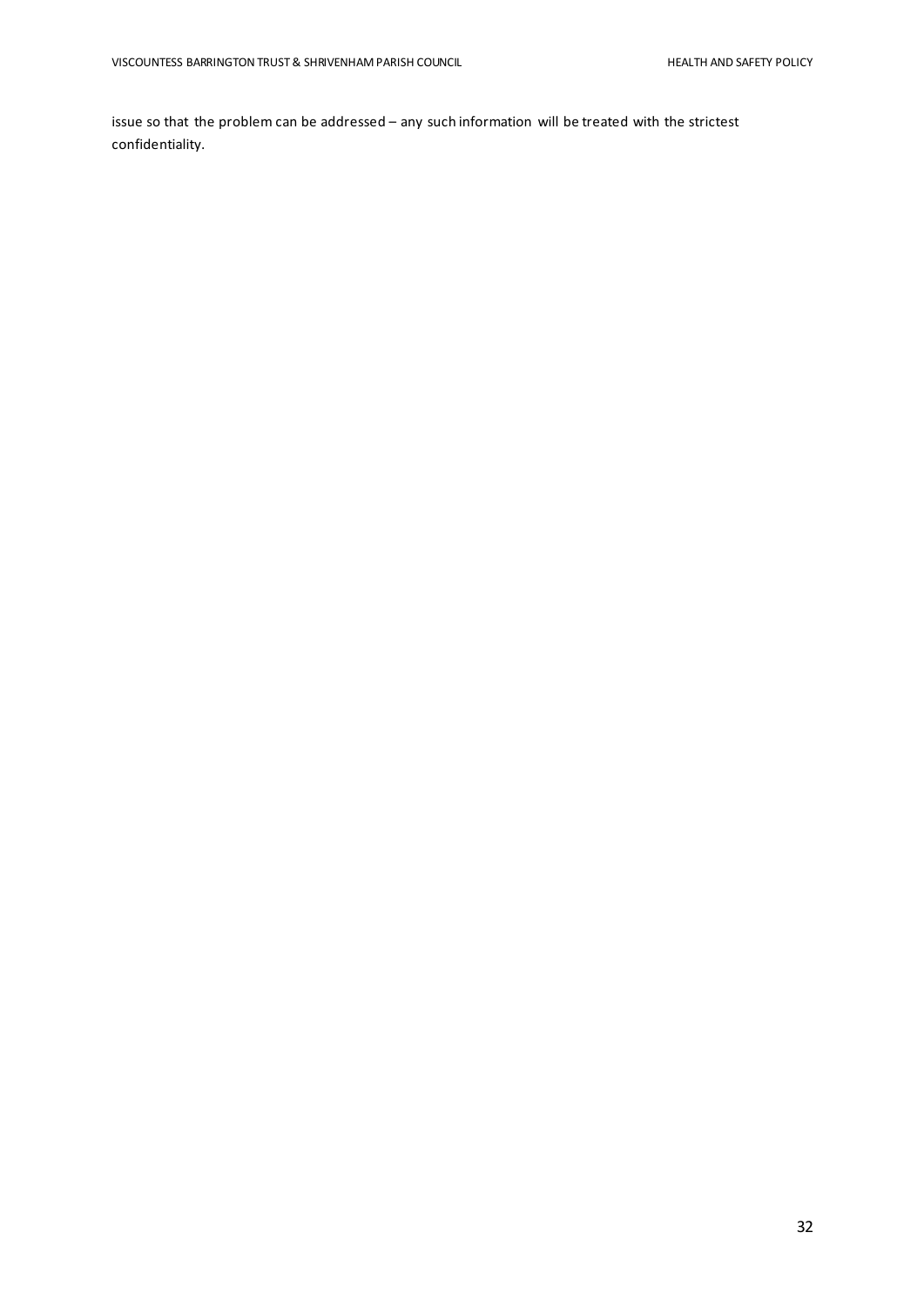#### **2.48 - Substances Hazardous to Health**

The Viscountess Barrington Trust will comply with the Control of Substances Hazardous to Health Regulations (COSHH) 2002 (as amended). Risk Assessments will be undertaken of all work involving exposure to hazardous substances. The Trust will ensure that exposure of any workers to hazardous is minimised and controlled.

#### **2.49 - Temporary Workers**

Temporary workers must undergo a workplace induction to include induction training, passing on risk assessment information, site safety rules, communication arrangements and the need for special occupational qualifications or skills. The worker should be able to perform any health surveillance that is required and provide any PPE that is required. Training certification should be checked to ensure that the temporary worker is competent.

Records of training should be maintained for any temporary staff.

#### **2.50 - Tower Scaffolds**

- Any person who erects a scaffold tower on behalf of the Trust should be PASMA (Prefabricated Access Suppliers and Manufacturers Association).
- Employees must only use a tower if they have been trained by a competent person to erect tower safely. Employees should be supervised by a competent person until they too are competent.
- Towers should be constructed with a toe board around the working platforms to prevent materials and tools being knocked off.
- Constructors should not use the parts of the tower already constructed to support them while constructing higher parts and should instead use step ladders.
- More than one person should be involved in erecting a tower, due to the difficult nature of handling some of the larger components.
- The outside of the tower should never be used to gain access to the higher parts.
- The wheels on the tower should always be locked before any attempt to get on to the tower.
- Users should never climb the outside of a tower. An internal ladder passing through a trapdoor inside the tower should be included in the construction.
- Users should ensure that there is a rail at comfortable hand height around the platforms.
- Users must not reach more than an arms-length beyond the sides of the tower and ensure the legs and torso remain inside the rail around the platform.
- All tools and materials must be kept in bags to prevent them being kicked off and forming trip hazards while working on the platform.
- If practical, workers should use wrist bands for tools to prevent them falling if they are inadvertently dropped.
- Workers should observe the safe working loads stated on the tower.
- Users should take into account the entire load to be borne, including operators and equipment.
- Users should be aware that different maximum loads apply to the structure and the platforms.
- The tower should always be empty of users and equipment when being moved.
- There should always be two people present to help move the tower.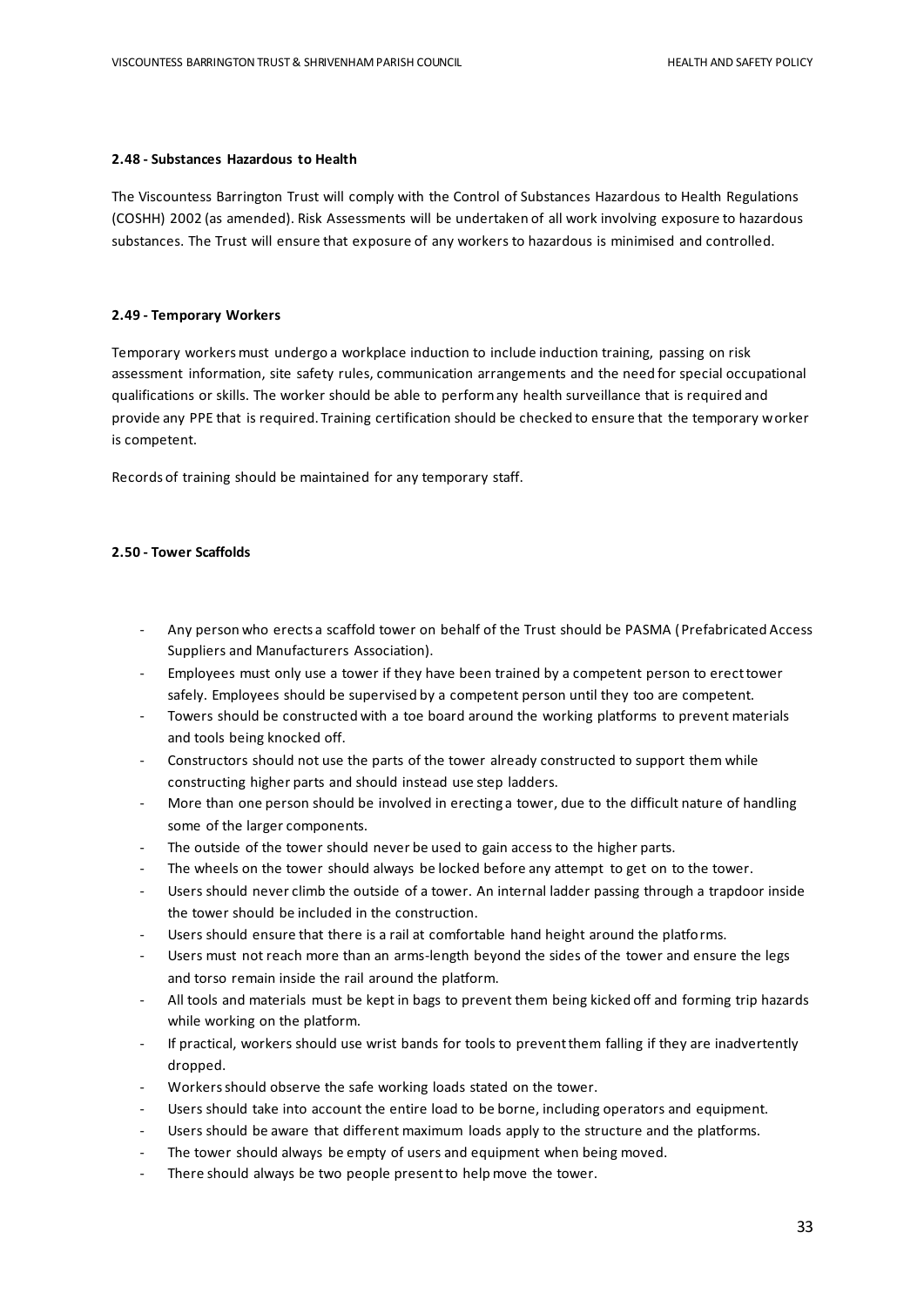- Wheels should always be locked after moving the tower, before using the tower.
- The potential is high for something to fall from the tower even if reasonable precautions are taken against it. The area below the tower should be cordoned off and workers and passersby should not enter this area when the tower is in use. Warning notices should be applied to the cordoned off area stating the nature of the hazard.
- A tower should never be used in strong winds, as a support for ladders, trestles or other access equipment or with broken, damaged or missing parts.
- Tower scaffold must be inspected weekly and records kept.

#### **2.51 - Undertaking Special Tasks**

The Viscountess Barrington Trust undertakes a range of highly technical and skilled activities as part of its building and ground maintenance. Each area of activity has a specialist training and induction program where new staff are trained under a probationary period before they are deemed as competent.

- Employees are never to undertake any tasks that they are not trained and/or competent to do.
- Employees are never to use specialist equipment unless they are trained and authorised to do so.
- Employees are only to enter restricted access areas if they have full approval to do so.
- If employees have any doubts about the tasks and equipment they are authorised to use, they should discuss this with the HSO in the first instance.

#### **2.52 - Walkways and Passageways**

- Walkways and Passageways must be kept clear from obstructions including trailing wires and cables where possible.
- Walkways or Passageways that become slippery should be clearly marked with warning signs until the slippery surface has dried or been removed.
- Changes in the floor elevation of any walkway or passageway must be clearly marked.
- Warning signs must be placed, as appropriate, to indicate any hazard that may injure or obstruct the accessing persons.

#### **2.53 - Working at Height**

If working at height is avoidable then it should be avoided. Employees should always be accompanied when working at height, where reasonably practicable.

- Kick steps and step ladders must be accessible, kept in good condition and used with care. They should be regularly inspected and taken out of use until any necessary repairs are made.
- Ladders and steps should be a minimum of Class 2 (EN131).
- On no account should employees use chairs or stools to access anything at height.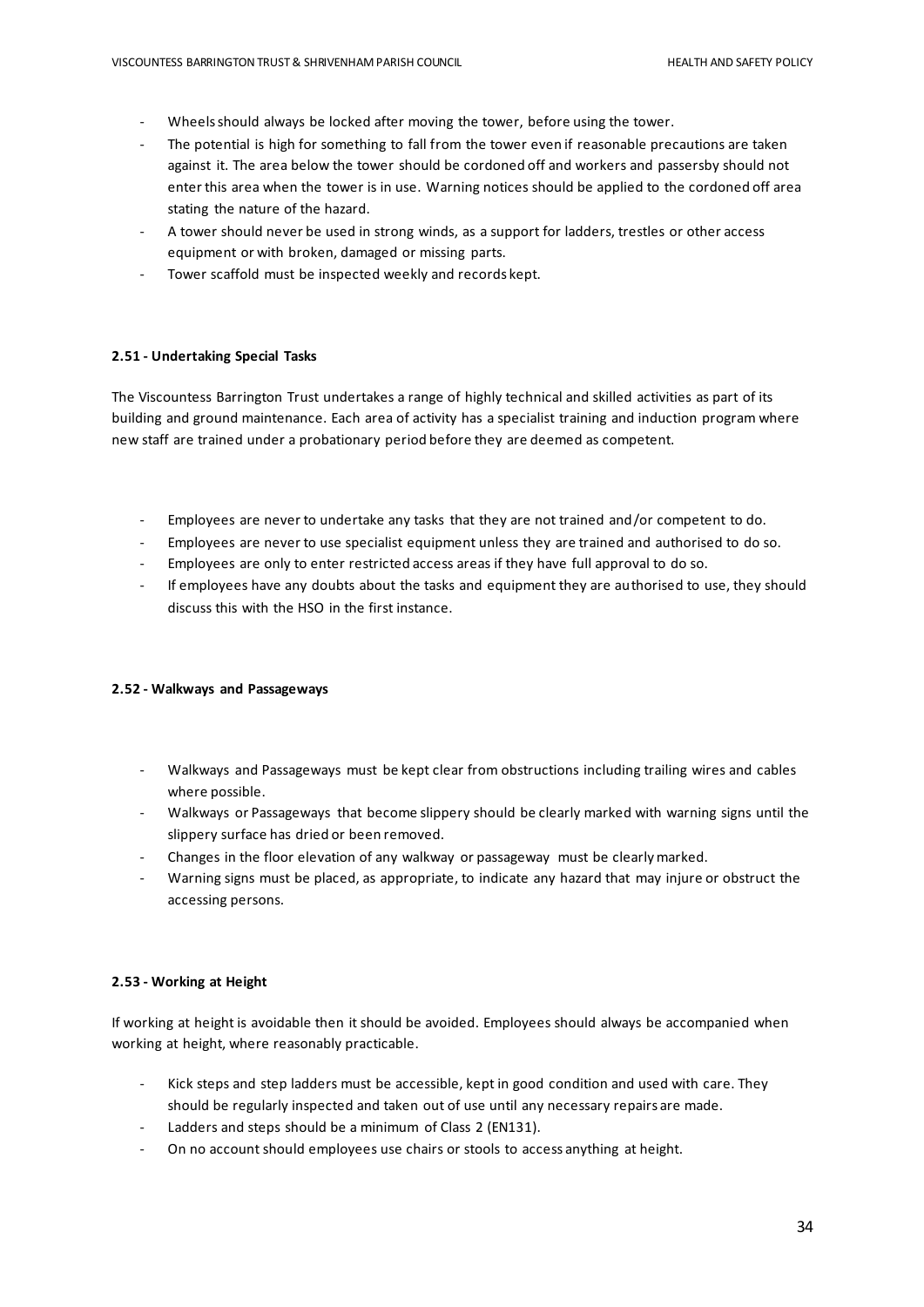#### **2.54 - Working by Traffic**

- Before working close to traffic routes, an appropriate risk assessment should be carried out with extra attention paid to lone workers.
- High Visibility (Hi-Vis) clothing should always be worn when working by traffic.
- Any operations should be carried out facing traffic.
- When working within 3m of traffic routes, warning signs should be used.
- An adequate safety zone should always be established before starting any work by traffic.

#### **2.55 - Working Outdoors**

- Employees should always wear weather dependant PPE/sunscreen appropriate to the condition.
- Employees working outside are encouraged to take regular breaks.
- Facilities for taking breaks from the sun/hot weather and/or warming up in cold weather will be provided where it is reasonably practicable to do so.

#### **2.56 - Working Under Trees**

- Trees will be frequently inspected and treated by a competent person and records kept.
- Employees must report any defects in trees, possible damage, accidents and near misses.
- Where trees are deemed a high risk, employee/public exposure will be managed by closure, cordoning off the area, path diversions, information and signage as appropriate.
- A safe working area must be established when undertaking any tree surgery and this should be carried out only by a competent person.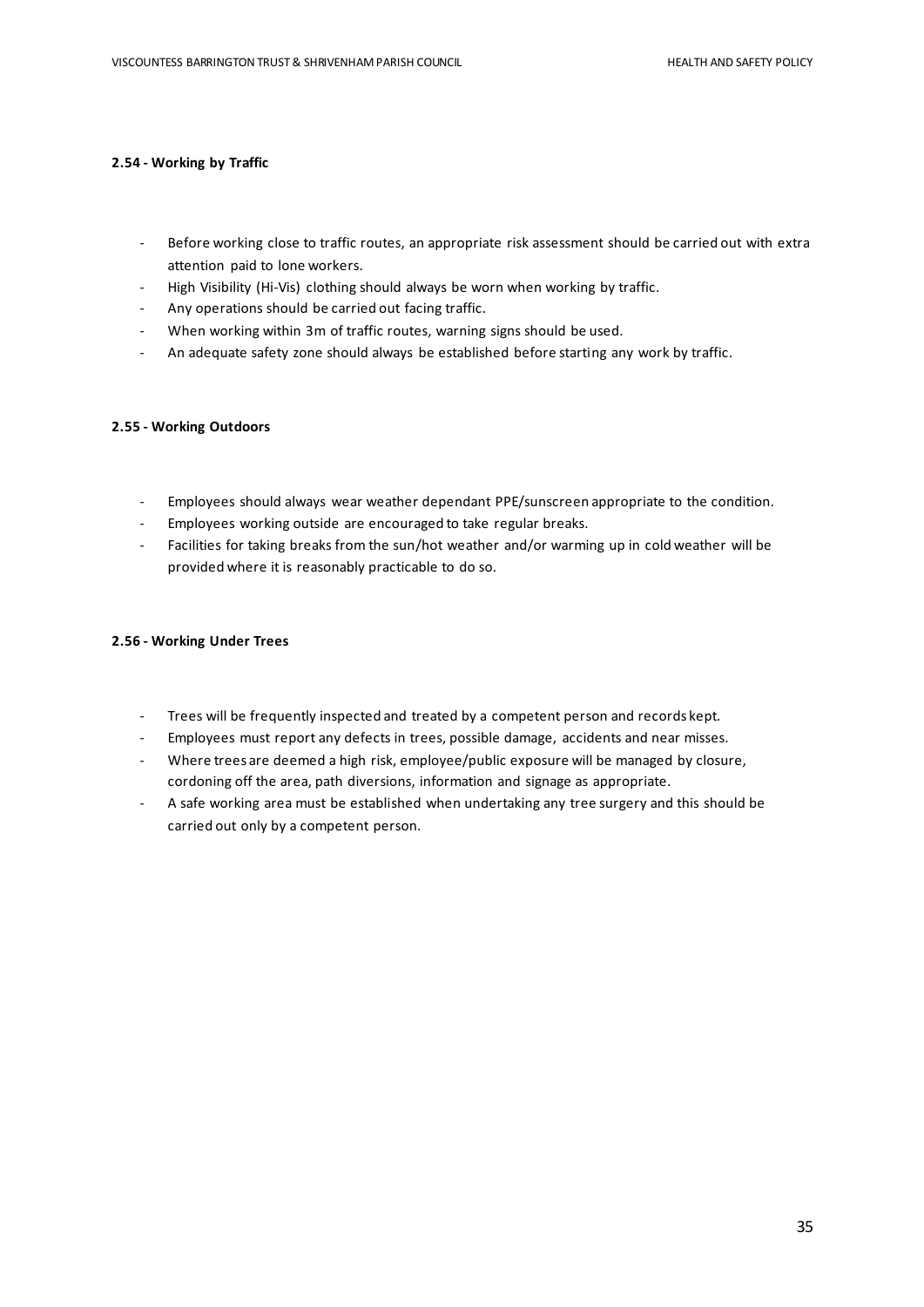## **Part 3 - Fire**

#### **3.1 - Fire Alarm**

The sounding of the fire alarm in any building is the signal that the building must be evacuated. The alarm may be raised for a fire or any other dangerous situation such as an unsafe structure or a bomb scare etc. and no employee should ever assume that a situation is not serious because there are no immediate signs of danger.

When the fire alarm sounds, all employees must leave the building by the nearest available exit and assemble at the designated assembly point at the far end of the car park. Employees must also order visitors to the Memorial Hall, including contractors from other firms and temporary workers, as well as any members of the public to leave the building via the exit routes and make their way to the designated assembly point.

#### **3.2 - Fire Detection Equipment**

Suitable and sufficient fire detection systems will be provided at the Trust as necessary, as well as appropriate warning and alarm systems. Both the detection and the alarm systems will be properly maintained.

Smoke detectors and alarm sounders are located at points throughout the workplace. Employees must familiarize themselves with the locations of such detectors and alarms.

#### **3.3 - Fire Escape Routes**

All specified means of escape for the site premises must be properly maintained and kept free of obstruction. It is essential that all personnel are familiar with the means of escape and the route to be followed in case of fire.

Fire doors should never be blocked, jammed or left open.

Fire exit doors and corridors must never be locked or blocked.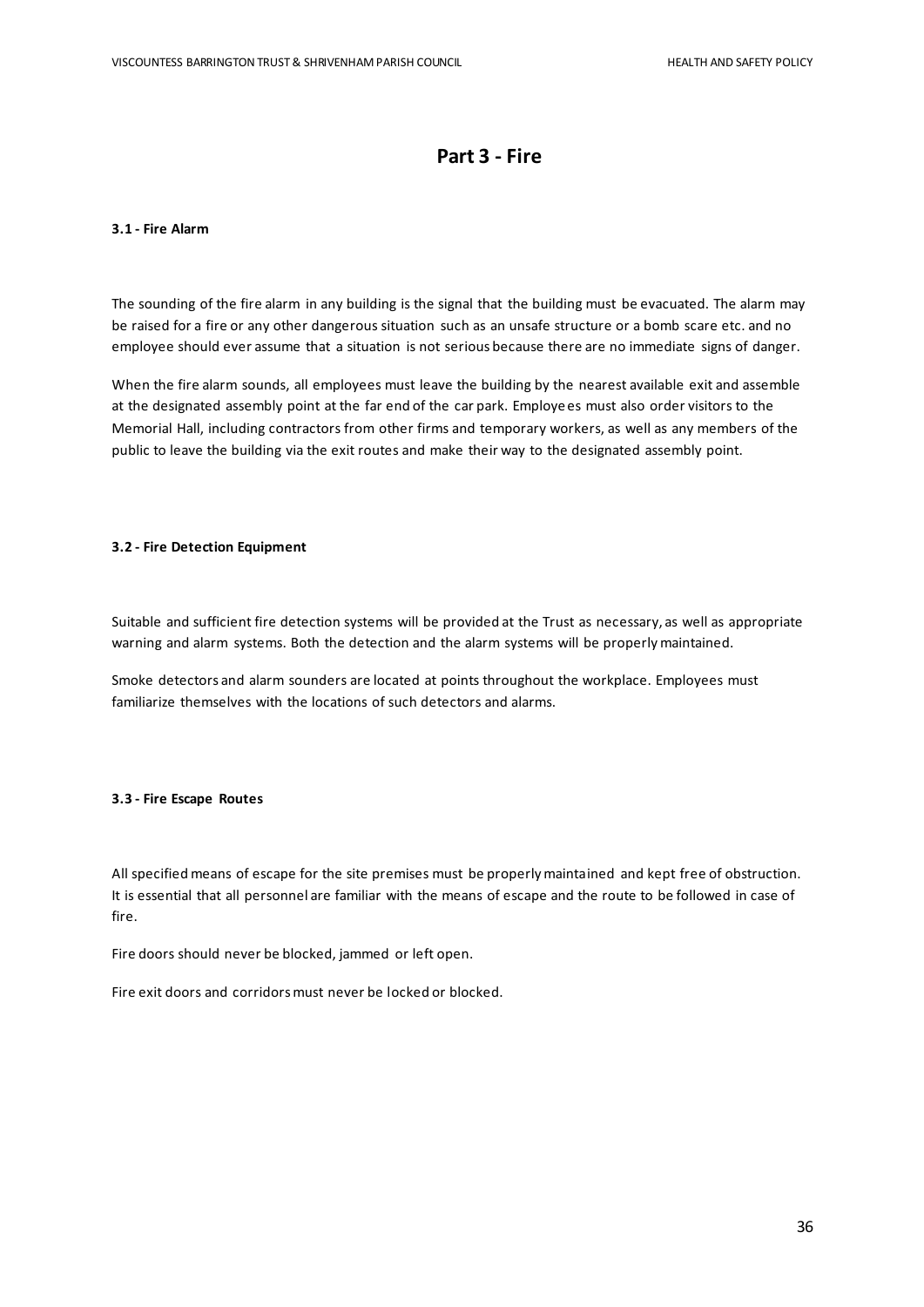#### **3.4 - Fire Evacuation / Emergencies**

A fire/emergency evacuation procedure is in force at all premises run by the Trust (see 3.1 - Fire Alarm) and it is the duty of all personnel to familiarise themselves with this procedure. When working on other sites, personnel should request the information they require from the Health and Safety Officer.

It is the responsibility of the HSO to:

- Ensure that the workplace is clear of people in the event of an evacuation and to be in full knowledge of the types, positions and use of the first aid kits and fire appliances in their respective areas.
- Ensure employees, within their control, are aware of the fire panel in their area, and that they are aware of the location/s of the first aid kits and fire appliances.
- Carry out fire safety tours within their respective areas of responsibility from time to time.

#### **3.5 - Fire Fighting Equipment**

Fire extinguishers are located, as appropriate, throughout the Trust run premises. Employees should tack le a fire themselves in their first instance, provided their personal safety is not at risk and they have received training in the use of the equipment.

#### **3.6 - Fire Safety Officer**

The Viscountess Barrington Trust's fire and emergency policy and procedures take account of special fire hazards in specific areas of the workplace with, if possible, the co-operation of the local fire service.

The Fire Safety Officer (FSO) has the overall responsibility for the Memorial Hall's fire and emergency policy and training. All supervisors are responsible for implementing such policies and all employees are responsible for carrying out the instructions of the policy. The FSO will provide and maintain fire fighting equipment and install such equipment in accessible areas at each of the Trust's work sites. Fire fighting equipment will be of a nature suitable for that workplace, taking into account particular / area-specific risks.

#### **3.7 - Fire Safety Regulations**

Fire risk assessments will be undertaken as required under the Regulatory Reform Fire Order October 2005 (as amended). However, employees must bring to the attention of the HSO or FSO any potential fire risks that they have become aware of.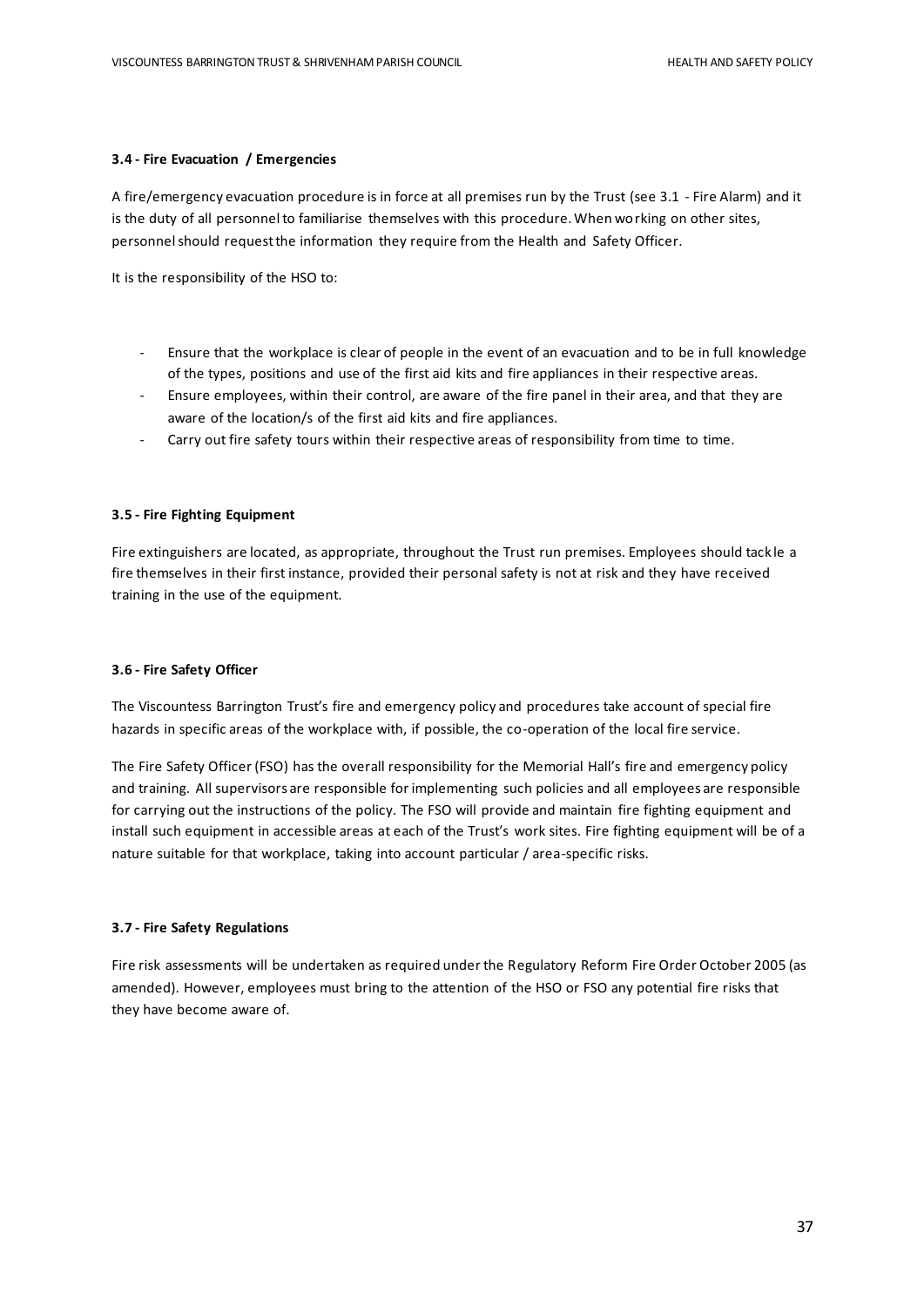#### **3.8 - Reducing Fire Risk**

Prevention is better than cure when it comes to all aspects of health and safety, especially fire safety. One of the most important areas of fire prevention is to minimise and/or isolate combustible materials as follows:

- Any waste, such as paper, rags, hand towels etc. must not be allowed to accumulate and must be disposed of in appropriate containers.
- Smokers only smoke in designated areas and discarded cigarette butts must be properly extinguished. Smokers must not extinguish or throw away cigarette butts in to waste bins.
- Faulty electrical equipment is a common source of fire. Therefore, electrical equipment not in use must be switched off and any observable defect of electrical equipment must be reported to the HSO or FSO immediately.

## **Part 4 - Additional Documents**

#### **4.1 – Contractor's Declaration**

Please see pg.38 for the Contractor's Declaration template.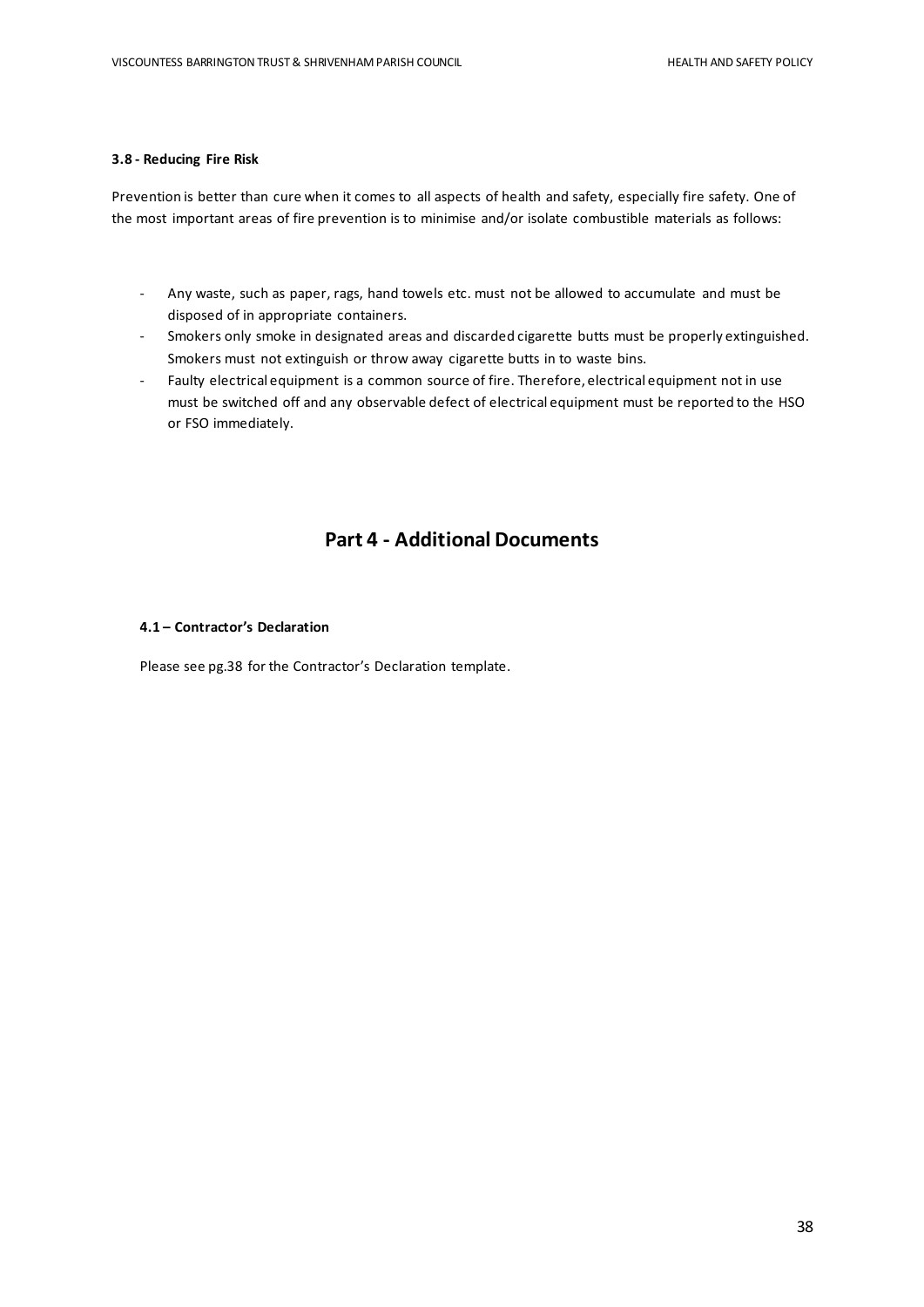#### **Contractors Declaration**

I/we (Name/s): ..................................................................................................................................................

Acknowledge receipt of the Viscountess Barrington Trust's Health and Safety Policy. I/we have read, understood and will ensure compliance with it at all times whilst working for, or on, the Trust's behalf.

I/we also understand fully our legal obligations to carry out all work within the scope of *statutory requirements*, relevant *regulations* and *codes of practice*, and will ensure that these and complied with in every respect.

I/we guarantee that copies of the Viscountess Barrington Trust's Health and Safety Policy will be available to all contractors/contractor's supervisory personnel at all times and that they will be brought to the attention of all personnel in their respective occupations.

| Name of Representative:      |  |
|------------------------------|--|
|                              |  |
| Signature of Representative: |  |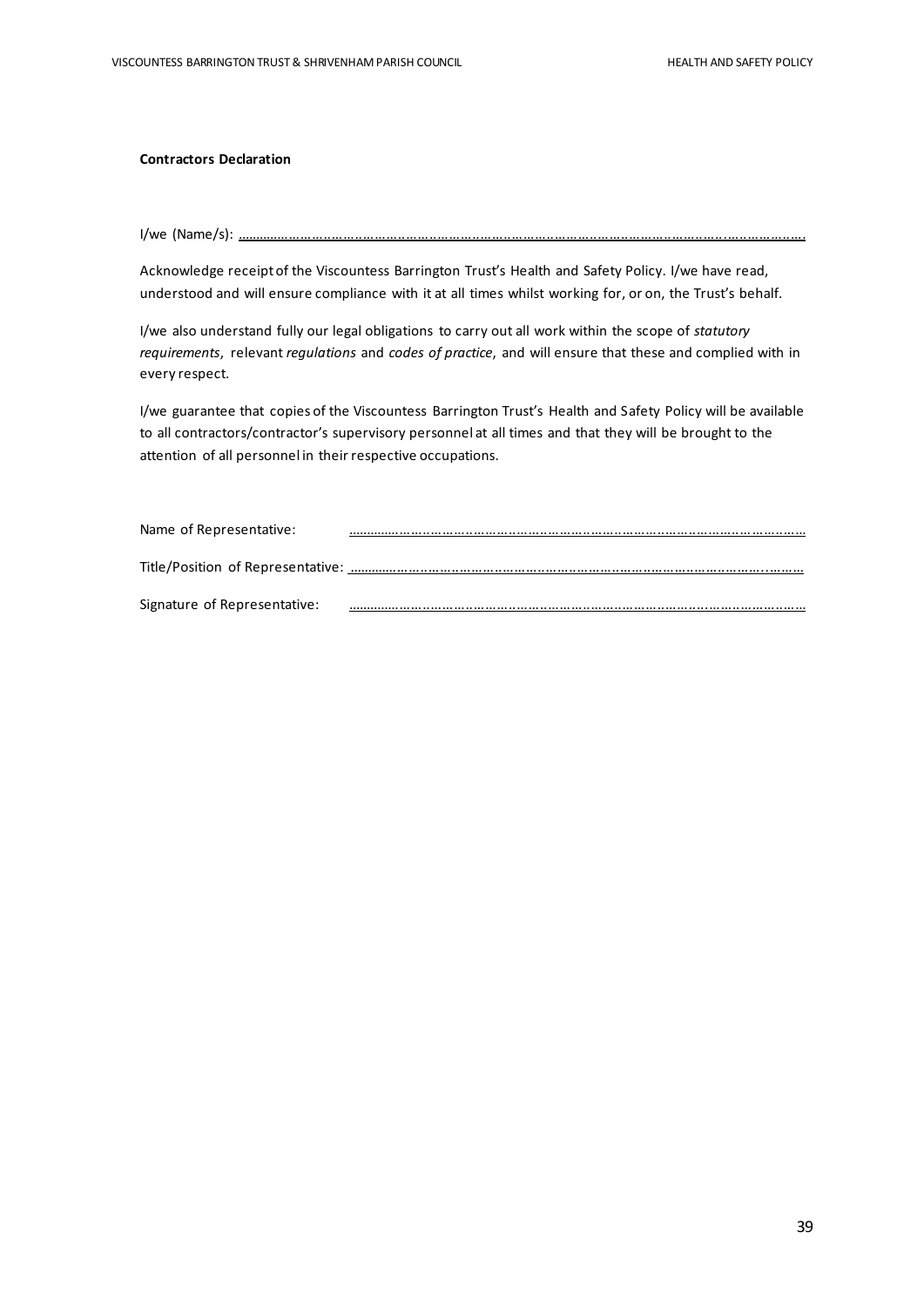# **Part 5 - Induction and Confirmation of Receipt Checklist**

#### **5.1**

Thank you for taking the time to read this policy and for contributing towards our goal of creating a safer environment. The Viscountess Barrington Trust asks that sign a short declaration and return this page to the Health and Safety Officer.

I confirm that I Have received, read and understood a copy of the Viscountess Barrington Trust's Health and Safety Policy and I agree to comply with the safe working practises.

#### **Julia Evans - Secretary to the Trust**

Signature: ...........................................................................................................

Date: ...........................................................................................................